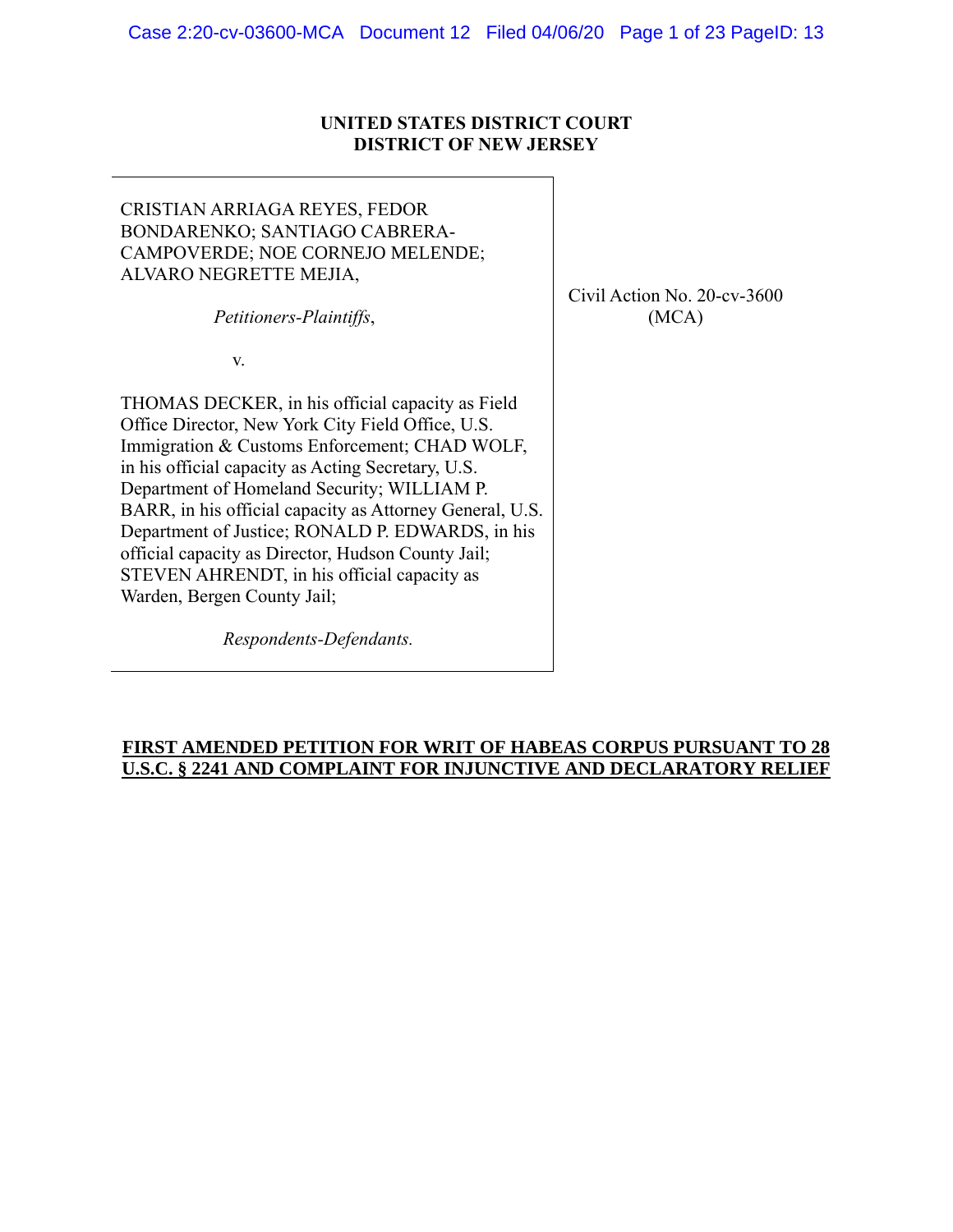### **INTRODUCTION**

- 1. Plaintiffs are civil immigration detainees who, by virtue of their serious and chronic medical conditions such as asthma, diabetes, and hypertension, face imminent risk of severe illness or death if they contract COVID-19 in the county jails where they are currently detained, and where the virus is already circulating. Each of the plaintiffs is subject to discretionary detention by Immigration and Customs Enforcement ("ICE") and is statutorily eligible for release at any time. But instead, they remain trapped in what are essentially tinderboxes on the verge of explosion, at grave risk to their lives and health, separated from their families during a traumatic and unprecedented public health crisis. ICE's failure to heed the advice of medical experts to release medically vulnerable individuals has created a risk of harm to Plaintiffs that is both unconscionably high and entirely preventable.
- 2. A growing number of courts around the country have ordered the immediate release of medically-vulnerable immigration detainees in recent days, recognizing both the enormous risk of harm that COVID-19 creates as well as ICE's failure to sufficiently abate the risk of harm. *See e.g.*, *Coronel v. Decker*, ---F. Supp. 3d---, 2020 WL 1487272 (S.D.N.Y. Mar. 27, 2020); *Avendano Hernandez v. Decker*, 20-cv-1589, 2020 WL 1547459 (S.D.N.Y. Mar. 31, 2020); *Basank v. Decker*, ---F. Supp. 3d---, 2020 WL 1481503 (S.D.N.Y. Mar. 26, 2020); *Thakker v. Doll*, 20-cv-480-EJ, Dkt. No. 47 (M.D. Penn. Mar. 31, 2020); *Bravo Castillo v. Barr*, 5:20-cv-605-TJH-AFM, 2020 WL 1502864 (C.D. Cal. Mar. 27, 2020).
- 3. Plaintiffs here seek the same relief in light of their pre-existing medical conditions. Packed in close quarters with other detainees and correctional staff, forced to share necessities like showers, telephones, toilets and sinks with dozens of others, and deprived of basic forms of preventative hygiene, Plaintiffs are helpless to take the key risk mitigation steps known to limit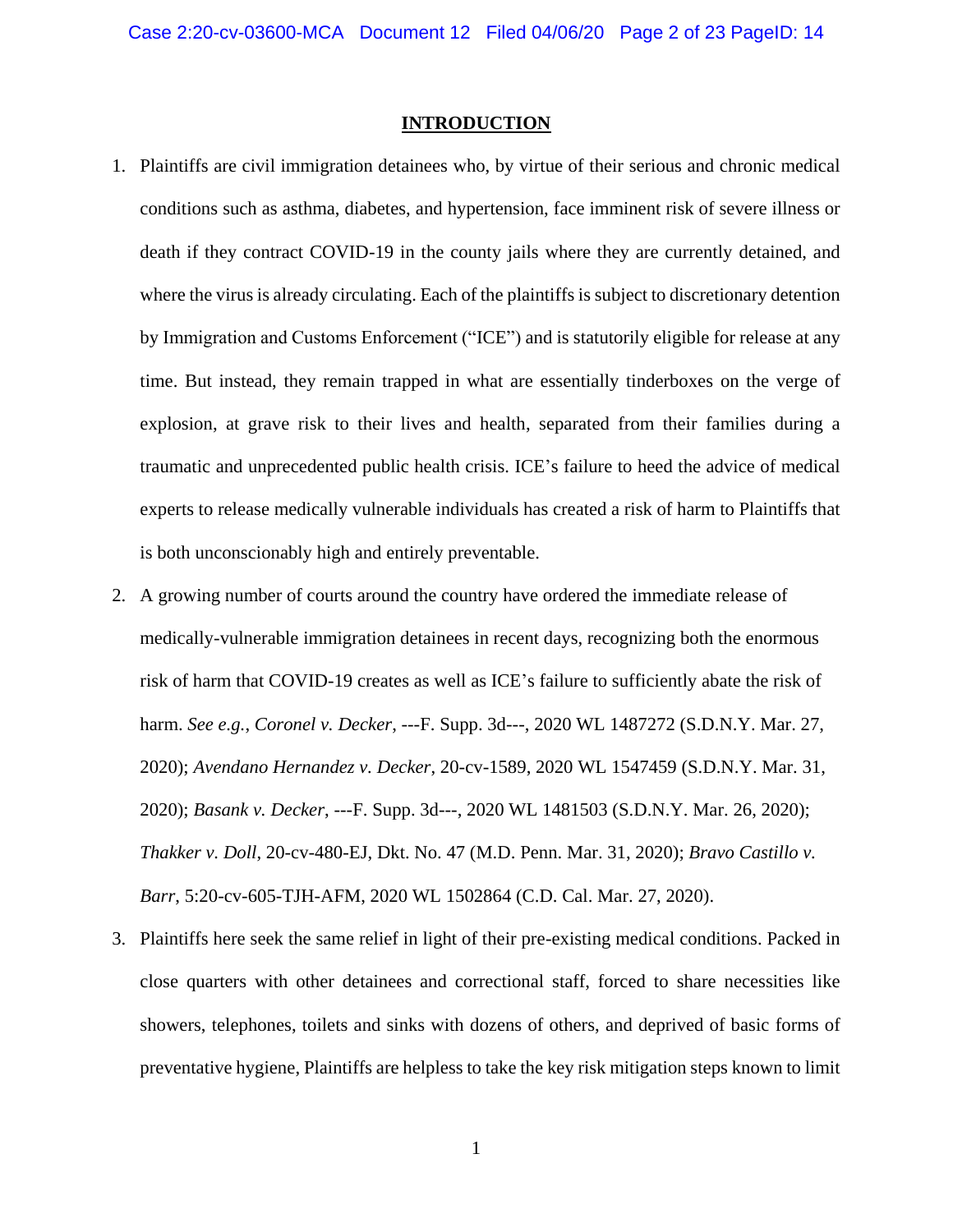#### Case 2:20-cv-03600-MCA Document 12 Filed 04/06/20 Page 3 of 23 PageID: 15

transmission of the virus. And if they are infected, they face a heightened risk of severe illness and death within jails that have a track record of failing to provide adequate medical care even outside times of crisis.

- 4. Medical experts agree that reducing jail populations is critical to reducing risk during the widespread COVID-19 outbreak, and that officials must first focus on vulnerable populations to reduce harm to the entire population. Failing to heed this medical consensus and against a backdrop of extreme crisis, ICE has not sufficiently exercised its discretion to release medically-vulnerable individuals.
- 5. Before filing suit, Plaintiffs notified ICE of their medical conditions and requested that they be released in light of the harms they will experience if they contract COVID-19 while detained. Those pleas have fallen on deaf ears. The continued imprisonment of these high-risk individuals violates their due process rights both by constituting deliberate indifference to serious medical harm and by failing to provide procedural safeguards commensurate with the serious deprivation of life and liberty that they face.

#### **PARTIES**

- 6. Petitioner-Plaintiff Cristian Arriaga Reyes is a 33-year-old man who has been incarcerated by ICE since January 2020 at Hudson County Jail. He suffers from hypertension and type 2 diabetes. He is in removal proceedings at the Varick Immigration Court in New York, NY. Because of his medical conditions, Mr. Arriaga is at high risk for severe illness or death if he contracts COVID-19.
- 7. Petitioner-Plaintiff Fedor Bondarenko is a 35-year-old man who has been incarcerated by ICE since December 2019 at Bergen County Jail. He suffers from asthma, high blood pressure, chronic hepatitis B, acute prostatitis (deep infection of the prostate), and post-operative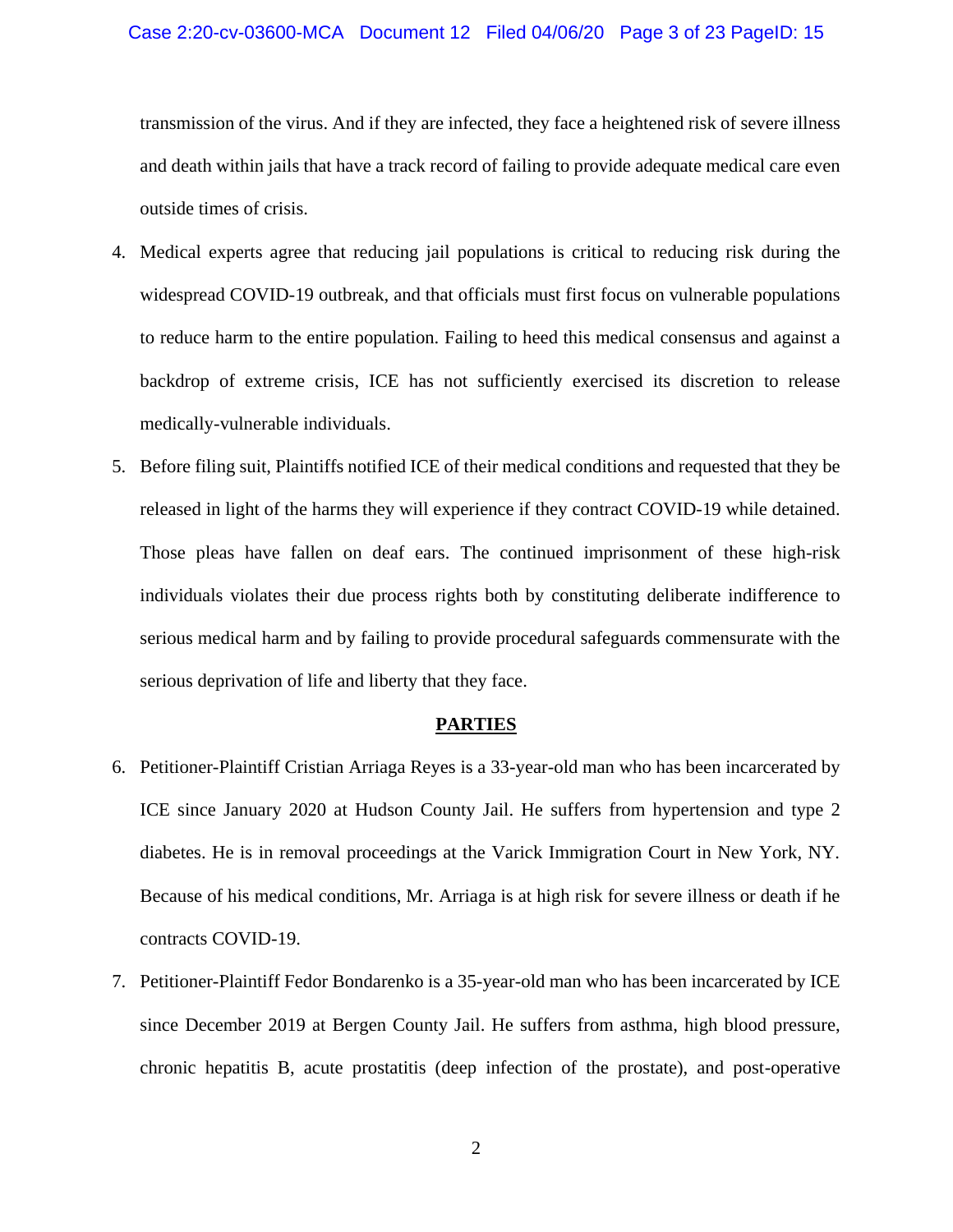complications of hemorrhoid surgery. He is in removal proceedings at the Varick Immigration Court in New York, NY. Because of his medical conditions, Mr. Bondarenko is at high risk of severe illness or death if he contracts COVID-19.

- 8. Petitioner-Plaintiff Santiago Cabrera-Campoverde is a 36-year-old man who has been incarcerated by ICE since February 2020 at Bergen County Jail. He has hypertension and was recently taken to the hospital due to kidney stones, for which he requires surgery. He is in removal proceedings at the Varick Immigration Court in New York, NY. Because of his medical conditions, Mr. Cabrera-Campoverde is at high risk of severe illness or death if he contracts COVID-19.
- 9. Plaintiff-Petitioner Noe Cornejo Melende is a 40-year old man who has been detained by ICE at the Bergen County Jail since August 2019. Mr. Cornejo Melende was recently diagnosed with Bell's Palsy and has been prescribed Prednisone, an oral steroid. Oral steroids suppress patients' immune systems. He is in removal proceedings at the Varick Immigration Court in New York, NY. Because of his neurological disorder and immunocompromised condition, Mr. Cornejo Melende is at high risk of severe illness or death if he contracts COVID-19.
- 10. Petitioner-Plaintiff Alvaro Negrette Mejia is a 59-year-old man who has been incarcerated by ICE since March 2019 at Hudson County Jail. He suffered a heart attack approximately five years ago and has type 2 diabetes, hypertension, and high cholesterol. He is in removal proceedings at the Varick Immigration Court in New York, NY. Because of his medical conditions, Mr. Negrette is at high risk of severe illness or death if he contracts COVID-19.
- 11. Respondent-Defendant Thomas Decker is named in his official capacity as the Director of the New York Field Office for Immigration and Customs Enforcement within the Department of Homeland Security. He is responsible for the administration of immigration laws and the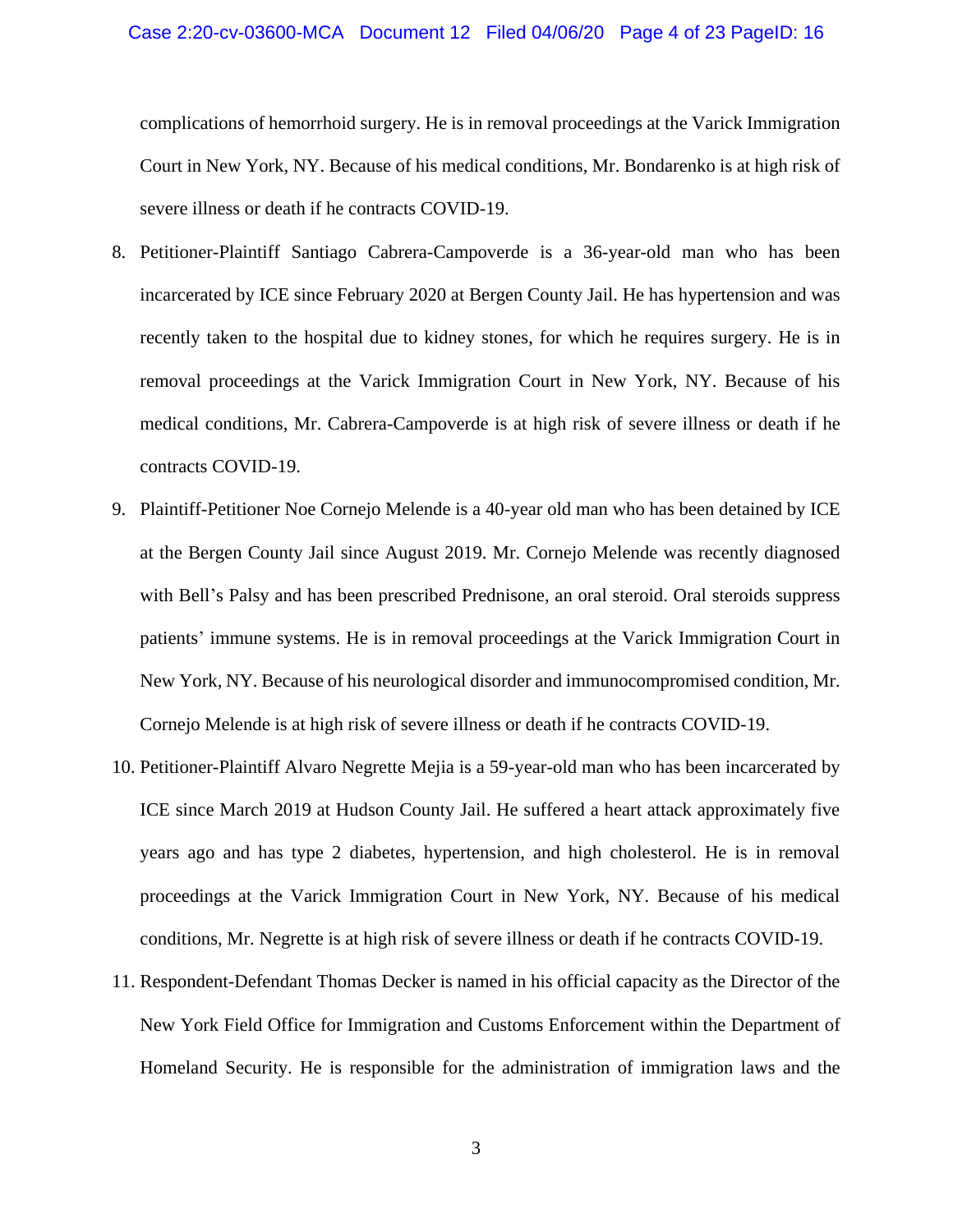#### Case 2:20-cv-03600-MCA Document 12 Filed 04/06/20 Page 5 of 23 PageID: 17

execution of detention and removal determinations for individuals under the jurisdiction of the New York Field Office. As such, he is a custodian of Plaintiffs.

- 12. Respondent-Defendant Chad F. Wolf is named in his official capacity as the Secretary of the Department of Homeland Security. He is responsible for the administration of the immigration laws pursuant to 8 U.S.C. § 1103(a); routinely transacts business in the Southern District of New York; he supervises Respondent Decker; and is legally responsible for the pursuit of noncitizens' detention and removal. As such, he is a custodian of Plaintiffs.
- 13. Respondent-Defendant William Barr is named in his official capacity as the Attorney General of the United States. In this capacity, he is responsible for the administration of the immigration laws as exercised by the Executive Office for Immigration Review, pursuant to 8 U.S.C.  $§$  1103(g). He routinely transacts business in the Southern District of New York and is legally responsible for administering removal and bond proceedings and the standards used in those proceedings. As such, he is a custodian of Plaintiffs.
- 14. Respondent-Defendant Ronald P. Edwards is named in his official capacity as the Director of the Hudson County Jail. In this capacity, he is a custodian of two of the Plaintiffs. His office is located at the Hudson County Jail, Kearny, NJ.
- 15. Respondent-Defendant Steven Ahrendt is named in his official capacity as Warden of the Bergen County Jail. In this capacity, he is or was the custodian of four of the Plaintiffs. His office is located at the Bergen County Jail, Hackensack, NJ.

### **JURISDICTION & VENUE**

16. This Court has subject matter jurisdiction over this Petition pursuant to 28 U.S.C. § 1331 (federal question); 28 U.S.C.  $\S$  2241 (habeas corpus); 28 U.S.C.  $\S$  1651 (the All Writs Act); 42 U.S.C. § 1983 (Civil Rights Act); and Article I, Section 9, clause 2 of the Constitution (the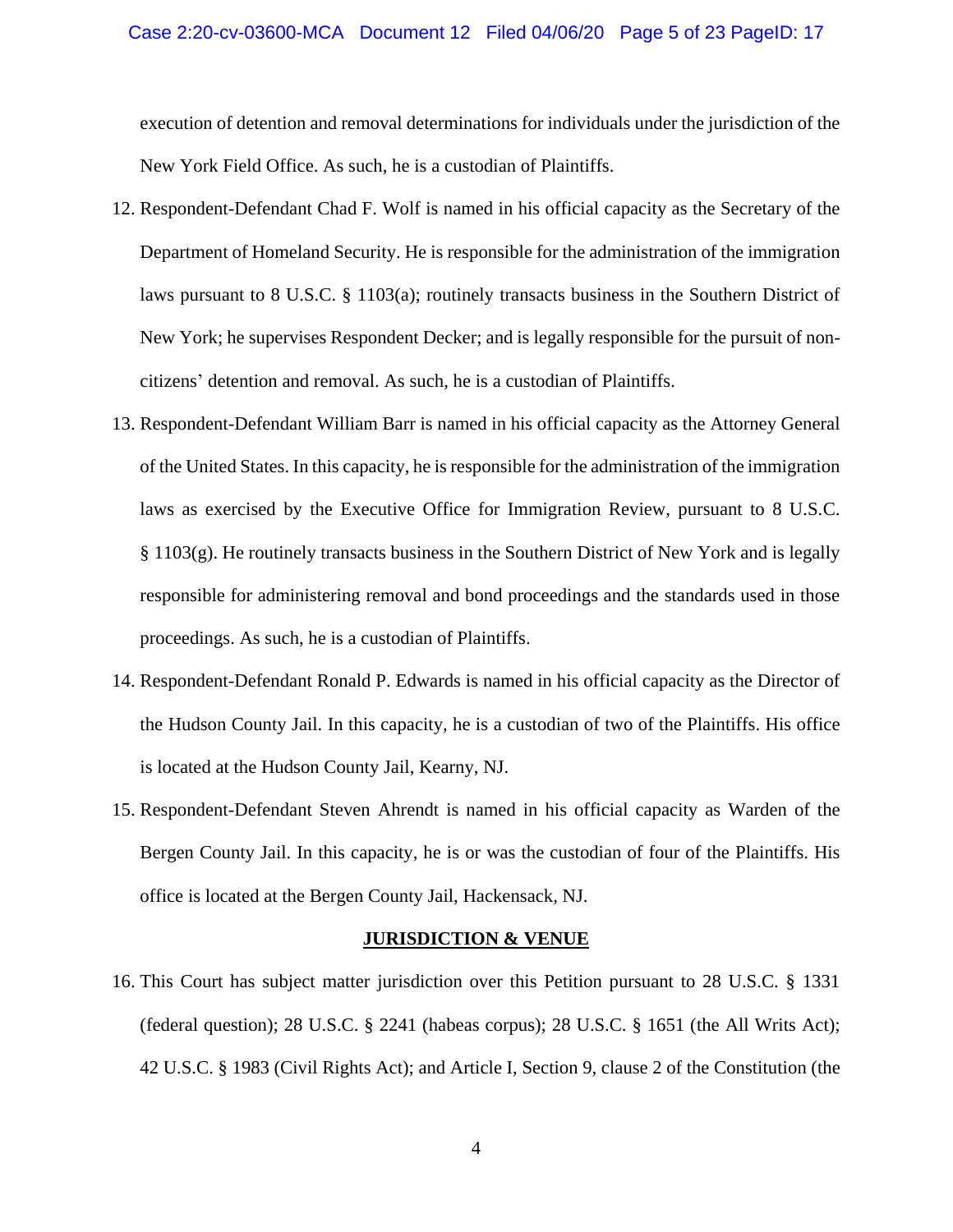Case 2:20-cv-03600-MCA Document 12 Filed 04/06/20 Page 6 of 23 PageID: 18

Suspension Clause). Venue properly lies in this district under both 28 U.S.C. § 1391 and 28 U.S.C. § 2241.

#### **STATEMENT OF FACTS**

#### **New York and New Jersey are Epicenters of an Exponentially Escalating Global Pandemic.**

- 17. On March 13, 2020, President Trump declared a national emergency in response to the coronavirus pandemic. At the time, there were just over 1,600 confirmed cases in the United States and 46 deaths. Today, less than a month later, over 328,861 cases have been confirmed across the country and have led to the death of at least 9,368 patients.
- 18. New York and New Jersey are epicenters of the COVID-19 in the United States with over 160,101 identified cases in New York and New Jersey and 5,076 virus-related deaths.
- 19. Because the coronavirus that causes COVID-19 is particularly contagious, authorities are taking unprecedented precautions to manage the public health crisis and minimize the transmission of the virus by reducing the opportunity for large groups of people to congregate.

### **The Heightened Risk of Severe Illness or Death from COVID-19 in Jails**

- 20. According to Dr. Robert B. Greifinger, who has worked in health care for prisoners for more than thirty years, "the conditions of immigration detention facilities pose a heightened public health risk to the spread of COVID-19, even greater than other non-carceral institutions." *See*  Declaration of Robert Greifinger ¶¶ 1, 9 ("Greifinger Decl.").
- 21. The highest known person-to-person transmission rate for COVID-19 to date has taken place in settings where people are in close proximity to each other without an ability to distance themselves: in a nursing home facility in Kirkland, Washington, and in the Cook County Jail in Chicago, Illinois.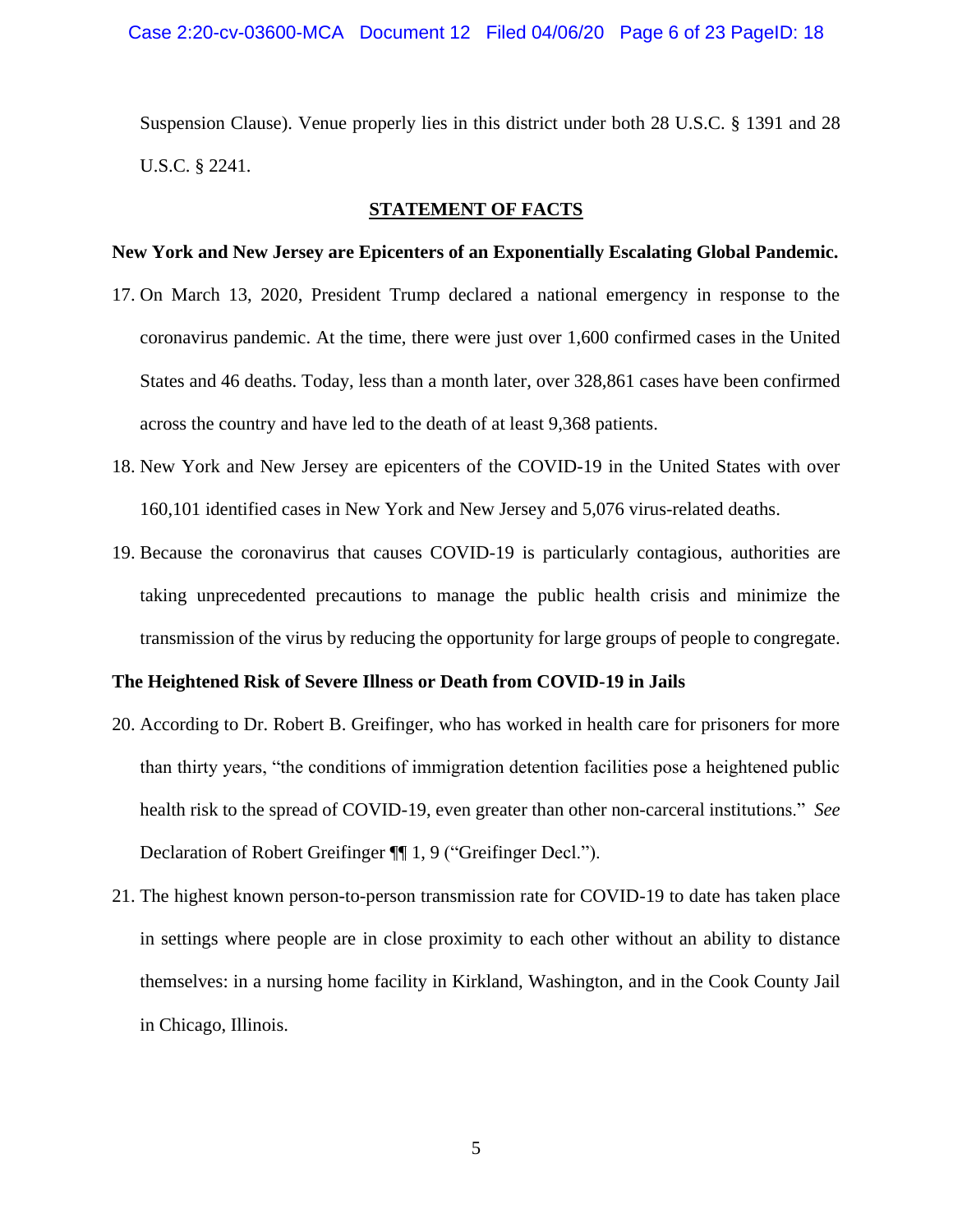- 22. The conditions of jails such as those utilized by ICE in New Jersey pose an acute risk for the spread of COVID-19 due to their close quarters, the proportion of vulnerable people detained, lack of medical care resources, and inability to seal off the facility from the outside world, given jail staff still enter and leave the facilities. Greifinger ¶¶ 10-20.
- 23. Preventative strategies utilized by the general public, like social distancing and preventative hygiene are not possible in jails. *Id.* ¶¶ 10.
- 24. When an outbreak occurs, jails holding immigrant detainees are ill-equipped to engage in adequate containment and proper medical treatment for sick detainees. *Id.* ¶¶ 11 (explaining that many immigration detention centers "lack adequate medical care infrastructure to address the spread of infectious disease and treatment of high-risk people in detention").
- 25. Medical experts agree that reducing the number of detainees is a necessary component of risk mitigation *Id.* ¶¶ 21-22. Any reduction in detained populations must focus on the most vulnerable detainees, in order to safeguard their health, the health of other detainees and jail staff, and the community as a whole. *Id.* ¶ 21.
- 26. As medical staff and resources within the facility becomes overwhelmed, regional hospitals and health centers end up bearing the brunt of providing healthcare for sick detainees—who are disproportionately likely to be those with pre-existing medical vulnerabilities. *Id* ¶ 23. The rapid spread of an infectious disease like COVID-19 within a jail ultimately results in adverse public health outcomes for the broader community and region.
- 27. In the face of the current crisis, correctional systems around the country and the world, including New York City, have announced concerted efforts to reduce their detained populations. Many of these jurisdictions are focusing their release efforts on individuals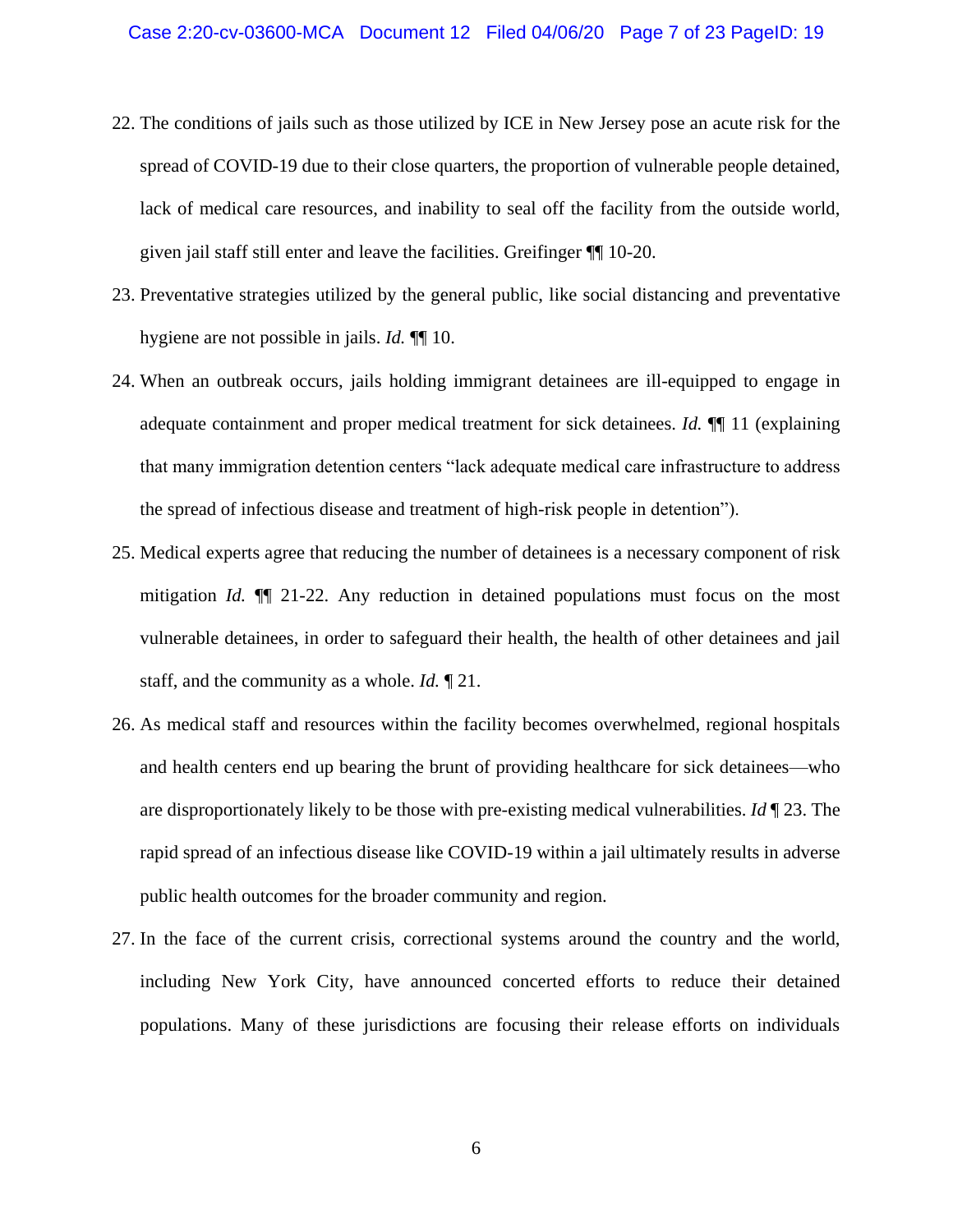classified as high-risk. These jurisdictions also include Los Angeles County, CA; Cook County, IL; a county in Ohio; Hennepin County, MN; and San Francisco, CA.

- 28. On March 22, 2020, the New Jersey Supreme Court ordered, on consent, the release of the vast majority of individuals serving county jail sentences, in light of the "profound risk posed to people in correctional facilities arising from the spread of COVID-19."
- 29. More recently, New York State's Department of Corrections and Community Supervision announced that it will release 1,100 individuals from the state's jails who were being held on technical parole violations.
- 30. Despite the consensus in the medical community about the need to reduce population size to improve outcomes for public health and safety, and in sharp contrast to the efforts of jurisdictions around the United States to comply with such recommendations, ICE has not announced plans to systematically reduce its detained population size.

# **The Risks to Plaintiffs' Health are Particularly Acute in the Jails Where ICE is Detaining Them.**

# *A. Both Bergen County Jail and Hudson County Correctional Facility Reported Confirmed COVID-19 Cases.*

- 31. The New York-area jails where plaintiffs are detained—Bergen County Jail and Hudson County Correctional Facility—are especially vulnerable to rapid transmission of COVID-19 because of the unsanitary and hazardous conditions within the facilities and their history of providing poor treatment.
- 32. The novel coronavirus is rapidly spreading at these jails and there are multiple confirmed cases of COVID-19 amongst ICE detainees, criminal detainees, and jail staff. Last week, a correctional officer at the Hudson County Correctional Center passed away after contracting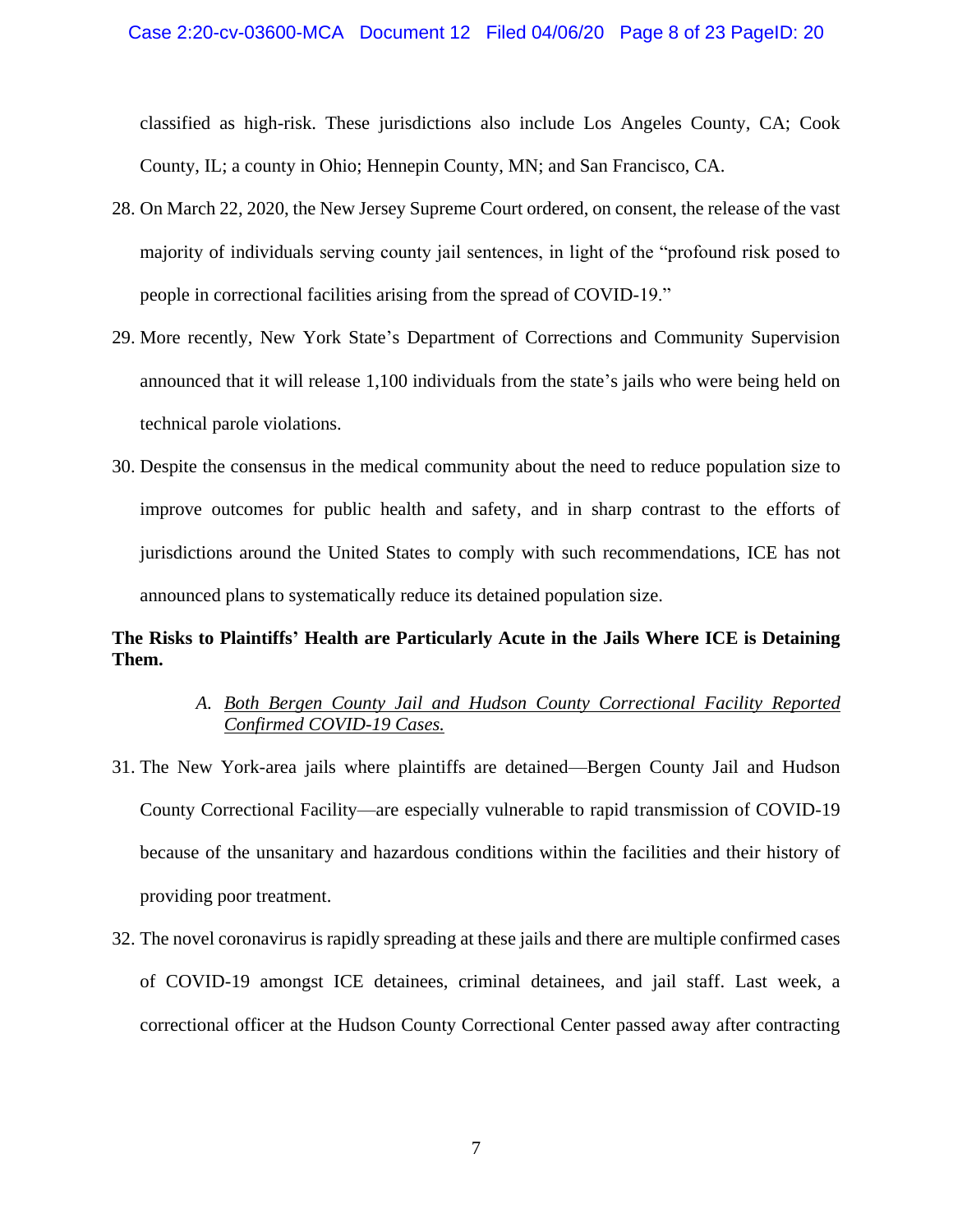#### Case 2:20-cv-03600-MCA Document 12 Filed 04/06/20 Page 9 of 23 PageID: 21

COVID-19. And just yesterday, officials confirmed that a nurse at the jail had also passed away after contracting COVID-19.

- 33. The experience of an ICE detainee at Bergen County Jail (a client of The Bronx Defenders) who tested positive for COVID-19 demonstrates ICE's lack of preparedness to deal with the consequences of its refusal to timely release medically-vulnerable detainees and its failure to prevent the virus from spreading in its facilities. Even once this individual, who had preexisting health conditions, tested positive for COVID-19 at a local hospital, he was taken back to the jail and held there for days. Eventually, days after he was diagnosed, he was released after repeated requests by his attorney. Upon his discharge, he felt so ill that he and a family member who came to pick him up attempted to walk to the nearest hospital. However, he began throwing up shortly after leaving ICE custody and called an ambulance.
- 34. While confined at the jail after his positive test diagnosis, this individual was unable to contact his attorney. Additionally, despite his attorney's repeated attempts to speak to an ICE officer or jail official after learning from the client's family that he had tested positive for COVID-19, she was unable to obtain any information regarding his health or a decision on the urgent release request for over 24 hours.

## *B. Unsanitary Conditions and Failure to Provide Adequate Medical Care Even During Non-Crisis Times*

35. ICE detainees at both jails have also reported that conditions have deteriorated in recent weeks as the facilities take ad hoc and insufficient measures to try to contain transmission, including by widespread and arbitrary use of extreme isolation at both jails. Detainees at both facilities report 23.5 hour lockdowns during which they are not permitted to leave their cells. During the 30 minutes each day that they are allowed outside their cells, they must choose between showering and calling their family or attorneys. This level of isolation from the outside world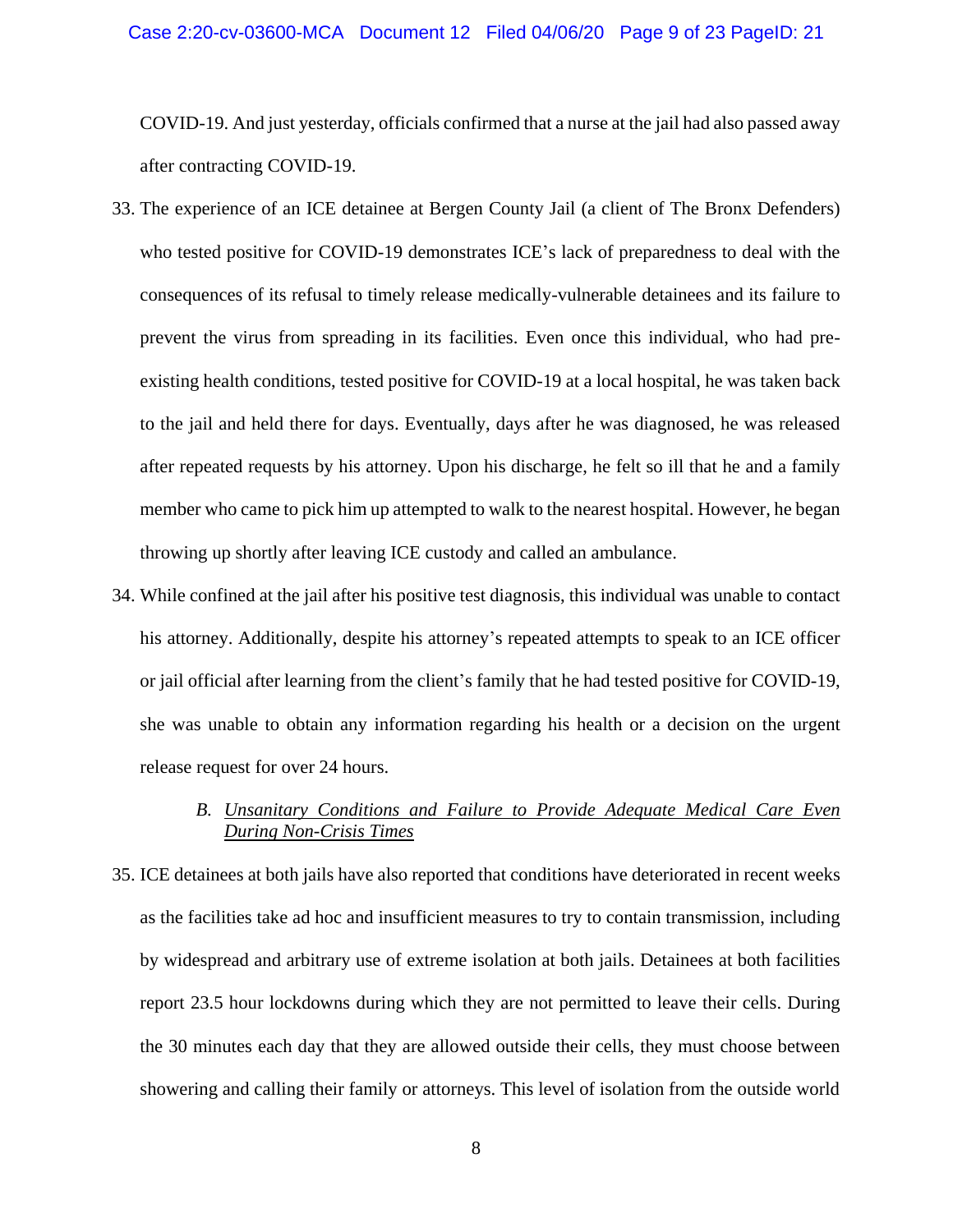#### Case 2:20-cv-03600-MCA Document 12 Filed 04/06/20 Page 10 of 23 PageID: 22

is not only draconian, but ineffective, as detainees still share infrequently-sanitized or cleaned common spaces, telephones, and showers when allowed out of their cells.

- 36. Detainees also describe insufficient hand soap, hand sanitizer, and access to cleaning supplies, and previously reported at times being deprived of toilet paper. Some detainees also report that jail officials have forbidden them from flushing toilets frequently, adding to unsanitary conditions. Attorneys who visited the jails prior to the end of contact visits confirmed that there was a lack of hand soap in the visitors' bathrooms, meaning that visitors would carry in whatever germs they entered the facility with.
- 37. Further contributing to the elevated risk of harm is these jails' track record of failure to provide adequate and prompt medical care even before the current pandemic. *See* Declaration of Marinda Van Dalen ¶¶ 18-45. Examples of inadequate care at these specific facilities includes a history of denial of vital medical treatment such as dialysis and blood transfusions; subjecting detainees in need of surgeries to unconscionable delays; altering established treatment regimens; failing to provide necessary mental health services; overuse of solitary confinement; and ignoring repeated requests for care from detainees with serious symptoms. *Id.* ¶¶ 23-36. These deficiencies in medical treatment have placed individuals at risk of strokes, heart attacks, renal failure, amputation, life-threatening heart conditions, kidney failure, and blindness. *Id.* ¶¶ 41-44. Last year, a mumps outbreak at Bergen County Jail resulted in the quarantine of dozens of immigration detainees for several weeks.
- 38. The Department of Homeland Security's own Office of the Inspector General also recently reported on the substandard care, long waits for medical care and hygiene products, and mistreatment in ICE detention facilities.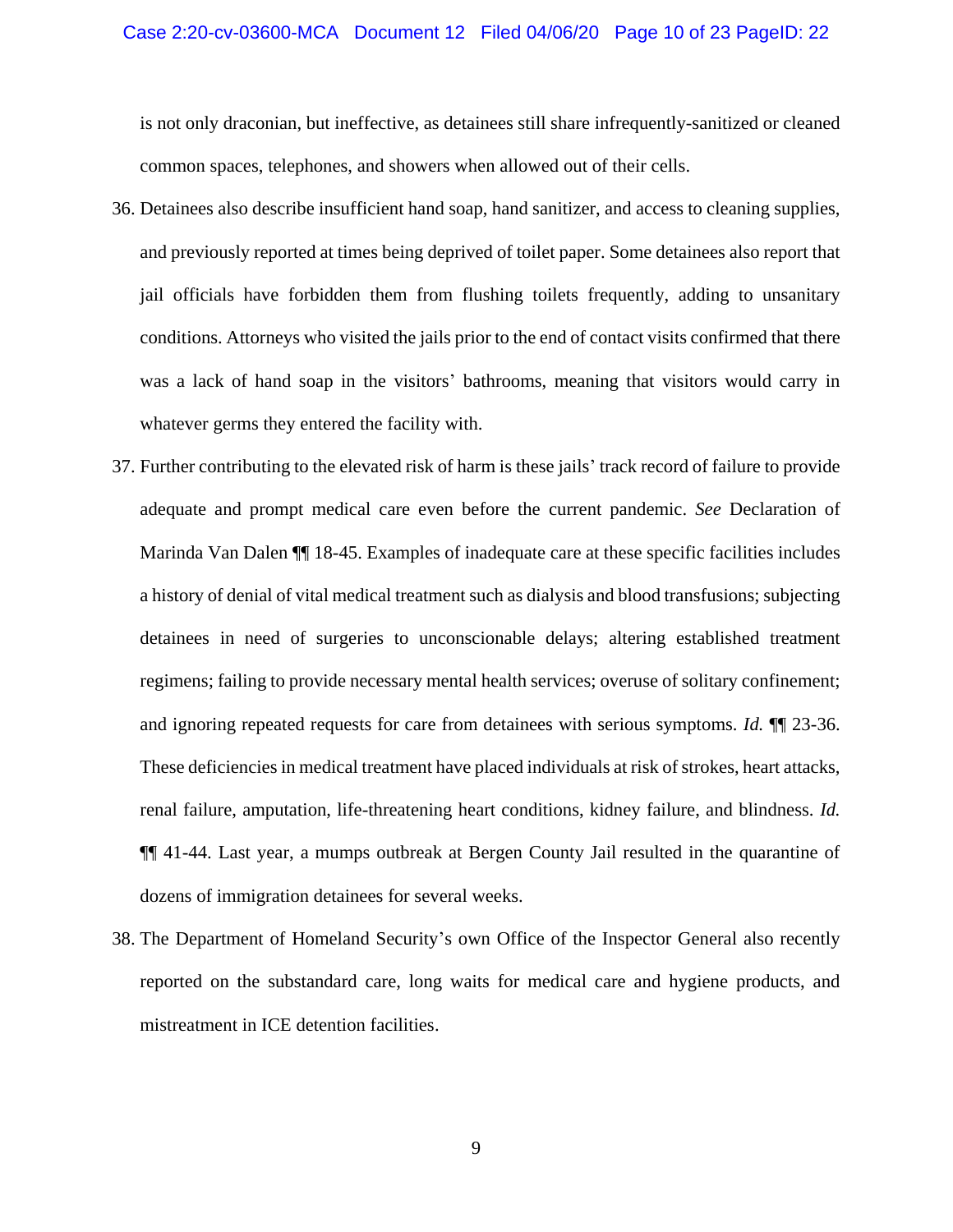### **The COVID-19 Pandemic Presents a Grave Risk of Harm, Including Serious Illness and Death to Those with Certain Medical Conditions.**

39. COVID-19 can lead to severe illness, extended hospitalization, and death. Greifinger Decl. ¶¶

5-6. Older patients and those with chronic underlying conditions are at a particularly high risk for severe cases and complications. *Id.* ¶¶ 5-7. Underlying medical conditions that may increase the risk of serious COVID-19 for individuals of any age "include blood disorders, kidney or liver disease, compromised immune system, endocrine disorders, including diabetes, metabolic disorders, heart and lung disease, neurological and neurologic and neurodevelopmental conditions, and current or recent pregnancy." *Id.* ¶ 7.

- 40. According to preliminary data from China, 20% of high-risk individuals who contract COVID-19 have died. *Id.* ¶ 5.
- 41. Those in high-risk categories who do not die may have prolonged serious illness requiring hospital care, including ventilators that will likely be in very short supply. *Id.* ¶ 6.

## **Plaintiffs Are Medically-Vulnerable Individuals Who Face a Heightened Risk of Severe Harm if They Contract COVID-19 While Detained.**

- 42. Plaintiffs in this case face unprecedented and imminent harm because COVID-19 has already started to spread in their jails. Each plaintiff has one or more underlying medical conditions that renders him particularly vulnerable to severe illness or death if he contracts the disease.
- 43. **Cristian Arriaga Reyes.** Mr. Arriaga is a 33-year-old man who has been incarcerated by ICE at the Hudson County Jail since January 2020. He is a long time New Yorker with strong community support in Queens. If released, he will live with his brother in Flushing and receive the support of his sisters, with whom he is very close. Mr. Arriaga's sole criminal conviction is a 2018 conviction for attempted endangering the welfare of a child, for which he received a sentence of a one-year conditional discharge.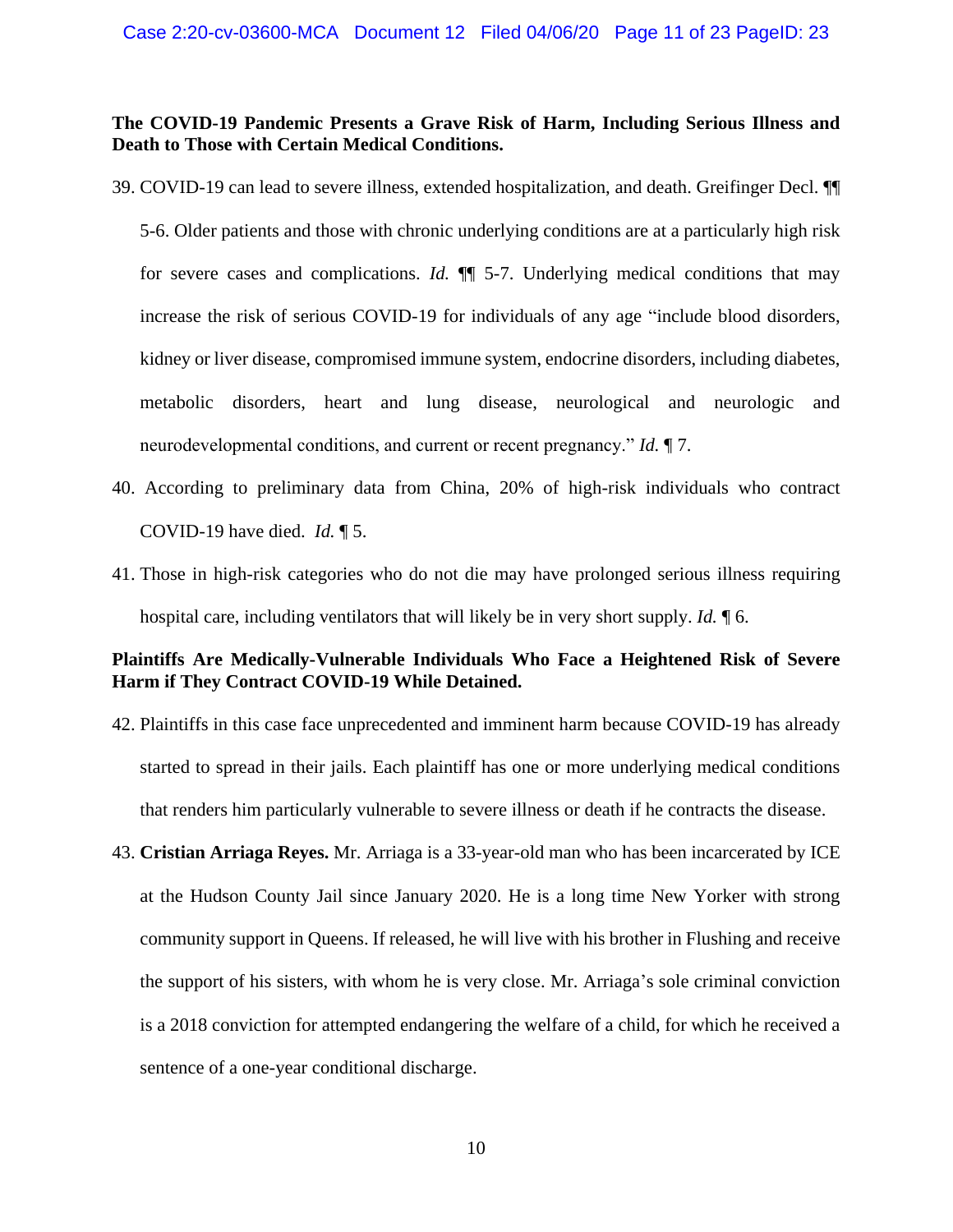- 44. Mr. Arriaga suffers from type 2 diabetes and hypertension and has been prescribed daily medication and insulin shots for his condition. In the last two months, Mr. Arriaga's blood sugar levels have been well above the medically recommended range. Additionally, jail staff have refused to give Mr. Arriaga Advil for his arthritis.
- 45. Because of his medical conditions, Mr. Arriaga is at high risk for severe illness or death if he contracts COVID-19. Based on these conditions, The Legal Aid Society filed a written request for release with ICE on March 19, 2020, describing Mr. Arriaga's equities, severe medical conditions, and the risks he faces if he contracts COVID-19 in jail. ICE has not responded to his request.
- 46. **Fedor Bondarenko.** Mr. Bondarenko is a 35-year-old man who ICE has incarcerated since December 2019 at Bergen County Jail. Fearing persecution in his home country of Russia, Mr. Bondarenko applied for asylum shortly after entering the United States. He has no criminal convictions and no criminal record at all in the United States.
- 47. Mr. Bondarenko suffers from asthma, high blood pressure, chronic hepatitis B, acute prostatitis (deep infection of the prostate), and post-operative complications of hemorrhoid surgery. Mr. Bondarenko experiences constant pain, intermittent bleeding due to hemorrhoids, and frequent urination.
- 48. Prior to his immigration hearing on March 19, 2020, Mr. Bondarenko, through his Bronx Defenders' attorney, filed a motion for changed circumstances on bond based on ineffective assistance of his prior counsel and new evidence regarding his lack of flight risk, worsening health, and risks of COVID-19 infection. However, the Immigration Judge refused to even hear him on that motion as she stated she had not received the hard copy in her file; she further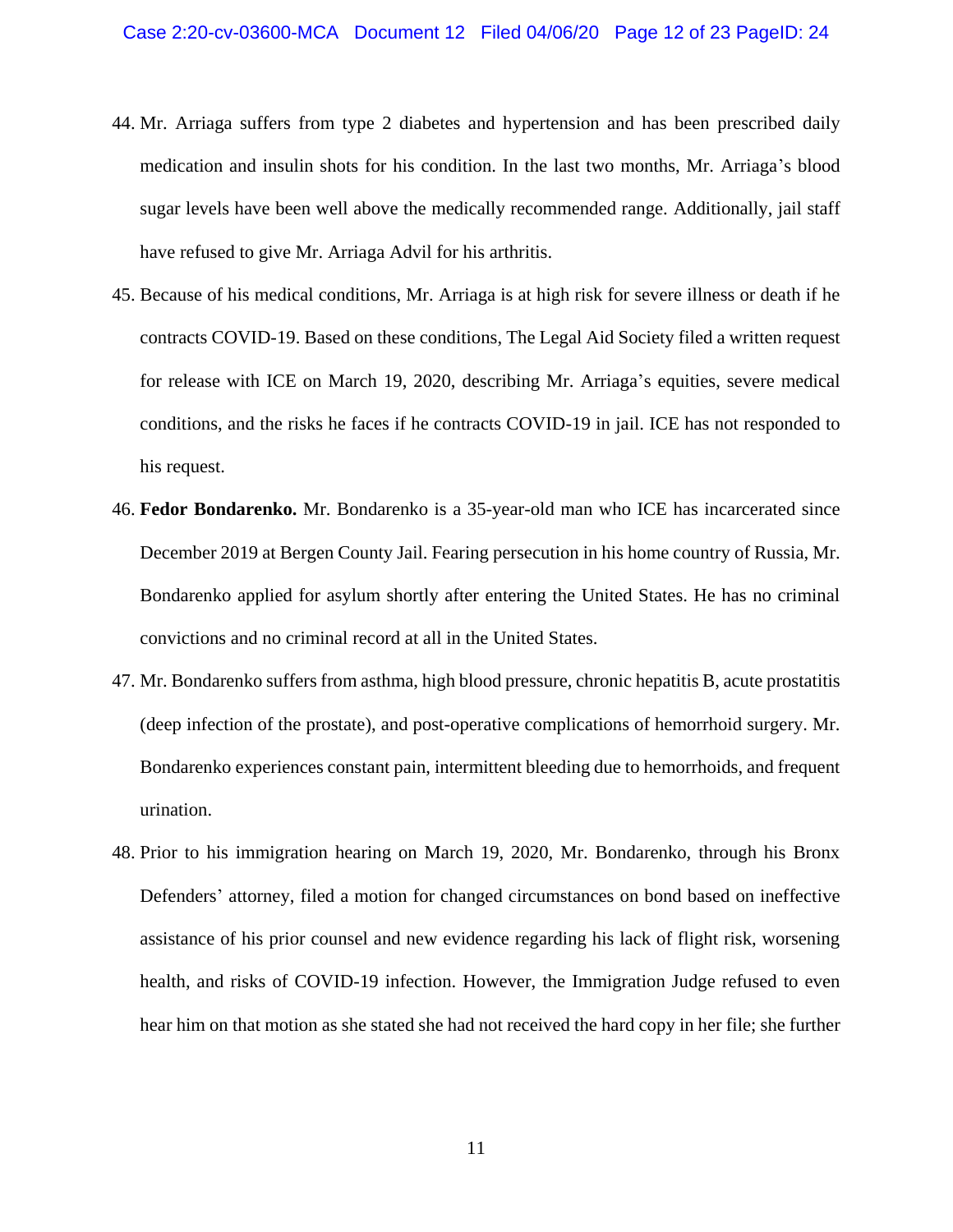#### Case 2:20-cv-03600-MCA Document 12 Filed 04/06/20 Page 13 of 23 PageID: 25

refused to accept the courtesy copy of the motion that had been emailed to her and instead adjourned Mr. Bondarenko's case to April 16, 2020.

- 49. Because of his medical co-morbidities, Mr. Bondarenko is at high risk of severe illness or death if he contracts COVID-19. Based on these conditions, The Bronx Defenders filed a written request for release with ICE on March 13, 2020, and sent updated medical information on March 31, describing his equities, severe medical conditions, and the risks he faces if he contracts COVID-19 in jail. ICE has not responded to his request.
- 50. **Santiago Cabrera Campoverde.** Mr. Cabrera is a 36-year-old man who ICE has incarcerated at Bergen County Jail since January 2020. He has lived in the United States since 2005, during which time he has worked consistently. Mr. Cabrera has multiple U.S. citizen and lawful permanent resident family members in the New York area with whom he is close, as well as a 16-year-old daughter whom he supports. His first wife passed away from cancer in 2010 and he is his daughter's only living parent. He will return to living in Brooklyn, where he resided prior to his detention, if released.
- 51. Mr. Cabrera suffers from hypertension, for which he takes medication, and kidney stones, for which he requires surgery. Mr. Cabrera was taken to an external clinic this month while in ICE custody as a result of intense stomach pain and was diagnosed with kidney stones. The physician prescribed him pain medication and recommended that he receive surgery for the kidney stones. Mr. Cabrera also is receiving daily medication for his high blood pressure; he has had a history of hypertension for the past six years.
- 52. In the 15 years he has resided in the U.S., Mr. Cabrera has been arrested on two occasions, resulting in a single conviction. The first arrest, in 2013, resulted in a conviction for driving while ability impaired under New York Vehicle and Traffic Law ("VTL") § 1192.1, an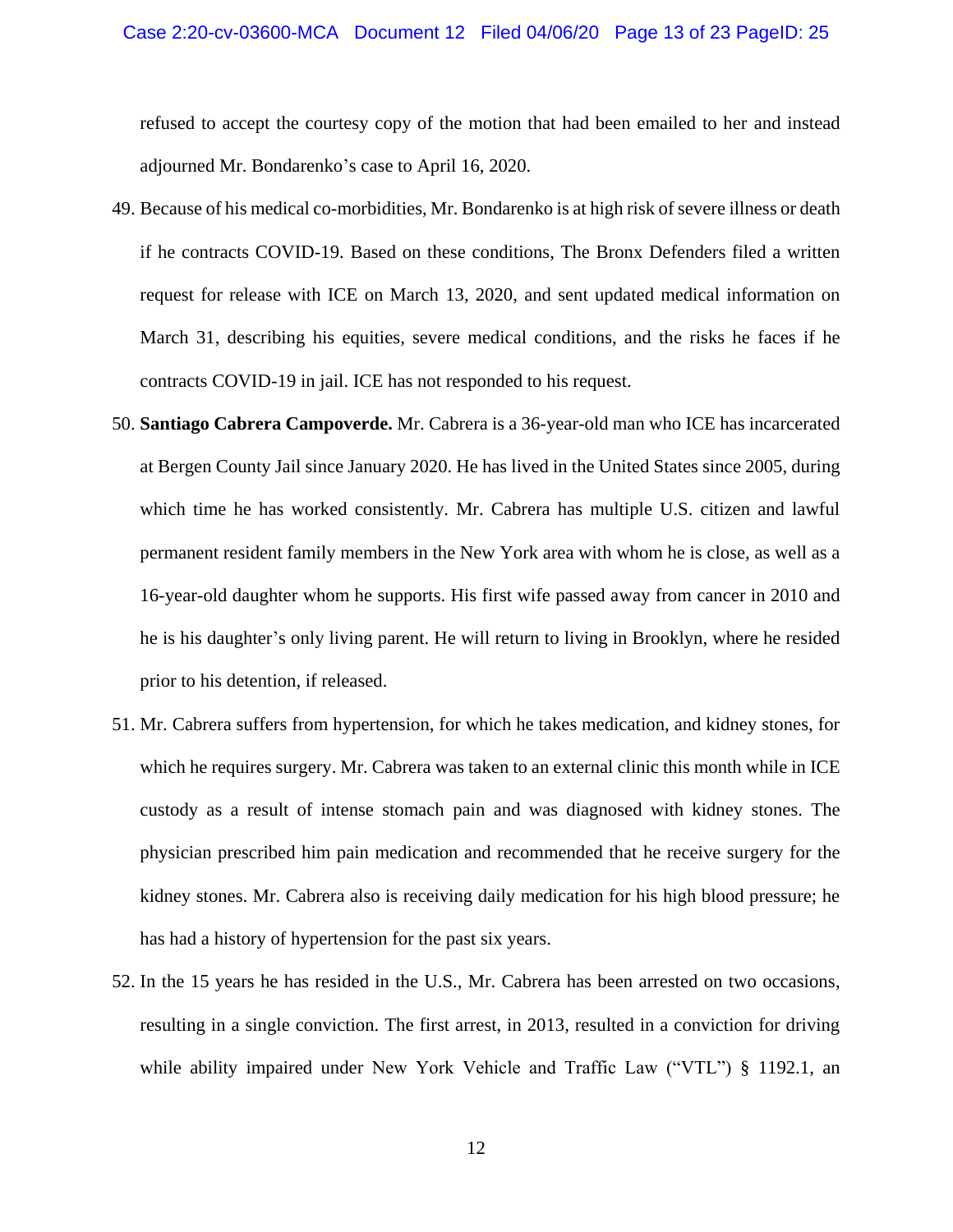infraction under New York law. The second arrest, in September 2019, involved a top charge of misdemeanor assault in the third degree for events that allegedly occurred in July and August 2019; all those charges were fully dismissed in January 2020.

- 53. Because of his medical conditions Mr. Cabrera is at high risk for severe illness or death if he contracts COVID-19. Based on these conditions, The Bronx Defenders filed a written request for release with ICE on March 29, 2020, describing Mr. Cabrera's equities, severe medical conditions, and the risks he faces if he contracts COVID-19 in jail. ICE has not responded to his request.
- 54. **Noe Cornejo Melende**. Noe Cornejo Melende is a 40-year old long-time New Yorker who has been detained in ICE custody since August 2019. He is being held at the Bergen County Jail. He has lived in the New York area for about 16 years and has strong family ties in this country, including a U.S. citizen wife and four U.S. citizen stepchildren who he is helping to raise. If released, Mr. Cornejo Melende would live with his stepson in Westbury, New York. His wife and younger stepchildren, who were forced to relocate to Texas while Mr. Cornejo has been detained so that his in-laws could assist with childcare, will also return to Westbury and live with them.
- 55. Mr. Cornejo has a criminal conviction stemming from an arrest in 2017 for driving while intoxicated under VTL § 1192.2 and for driving without a license under Vehicle and Traffic Law § 509.1. He has a second conviction stemming from an arrest in 2019 for aggravated driving while intoxicated under Vehicle and Traffic Law § 1192.2a and aggravated unlicensed operation of a motor vehicle under Vehicle and Traffic Law § 511.3. Mr. Cornejo served a custodial sentence for the second case, for a term of four months. He also has an earlier disorderly conduct conviction from 2014 under New York Penal Law § 240.20.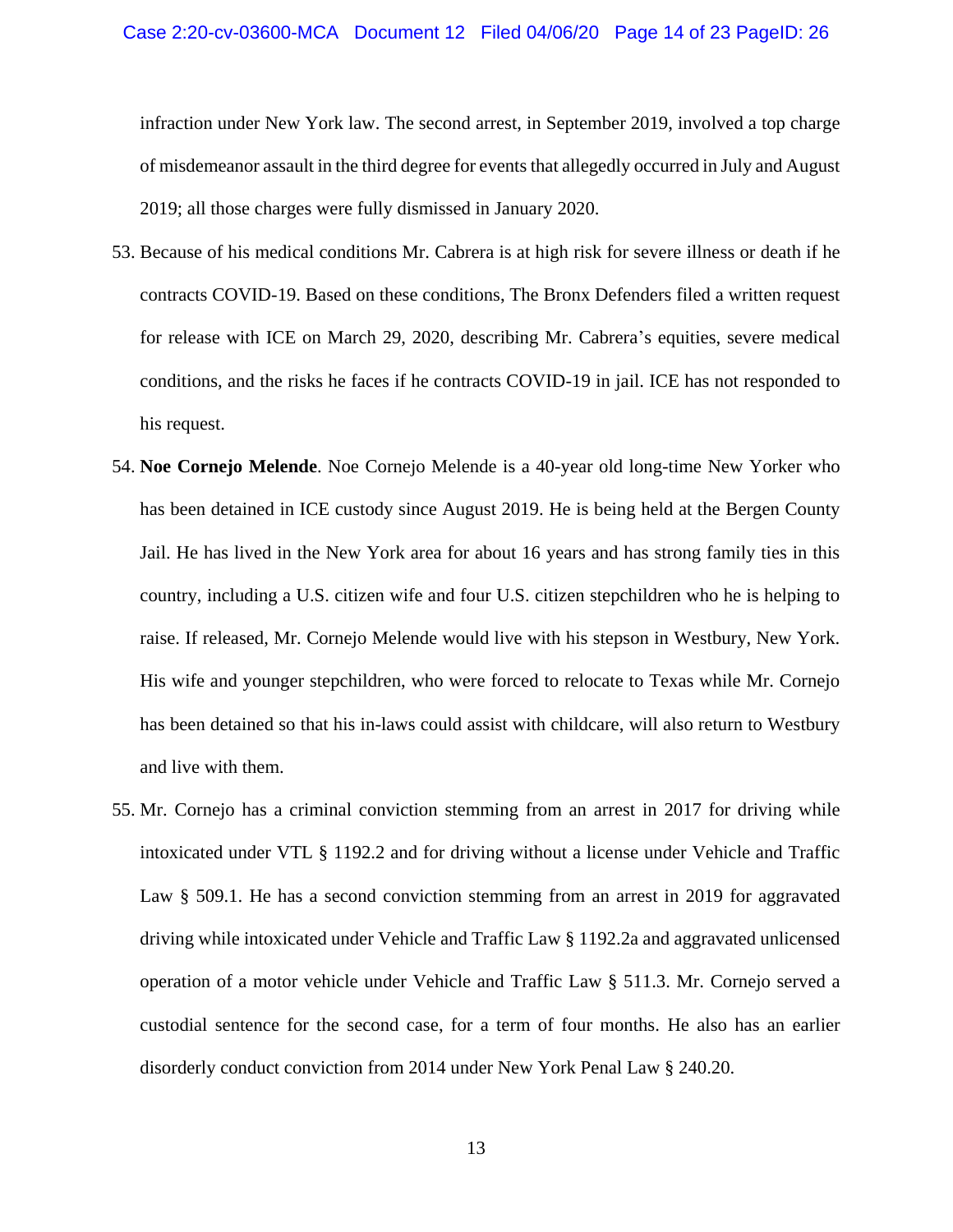- 56. Mr. Cornejo Melende was recently diagnosed with Bell's Palsy and has been prescribed Prednisone for his condition. Prednisone is an oral steroid, which suppresses his immune systems. Because of his immune system is suppressed, and because of his underlying neurological condition, he is at high risk for severe illness or death if he contracts COVID-19. Based on these conditions, The Legal Aid Society filed a written request for release with ICE on April 1, 2020, describing Mr. Conejo's equities, severe medical conditions, and the risks he faces if he contracts COVID-19 in jail. ICE has not responded to his request.
- 57. **Alvaro Negrette Mejia.** Mr. Negrette is a 59-year-old lawful permanent resident of the United States who has lived in the United States for over three decades. He has been detained in ICE custody at the Hudson County Jail since March 2019. Mr. Negrette has strong family ties in the country, including a U.S. citizen daughter and three U.S. citizen grandchildren. He was also a critical source of support and care to his ailing elderly mother, who passed away in 2019 while he was in ICE custody.
- 58. Stemming from a single case in 1992, Mr. Negrette has convictions for sexual abuse and endangering the welfare of a child. He also has 2002 and 2007 convictions for failure to register as a sex offender and two convictions from the 1980s for driving while intoxicated and driving while ability impaired, respectively. Mr. Negrette has not had any criminal contacts in over a decade, has not served a custodial sentence since his release in 1997, and has demonstrated significant rehabilitation including maintaining a loving relationship with his children and grandchildren and caring for his ailing mother. Mr. Negrette suffered a heart attack approximately five years ago, and he has type 2 diabetes, hypertension, and high cholesterol. Because of the lockdown at Hudson, Mr. Negrette reports that he is not receiving his insulin at the same time every day, which has complicated his ability to manage his medical conditions.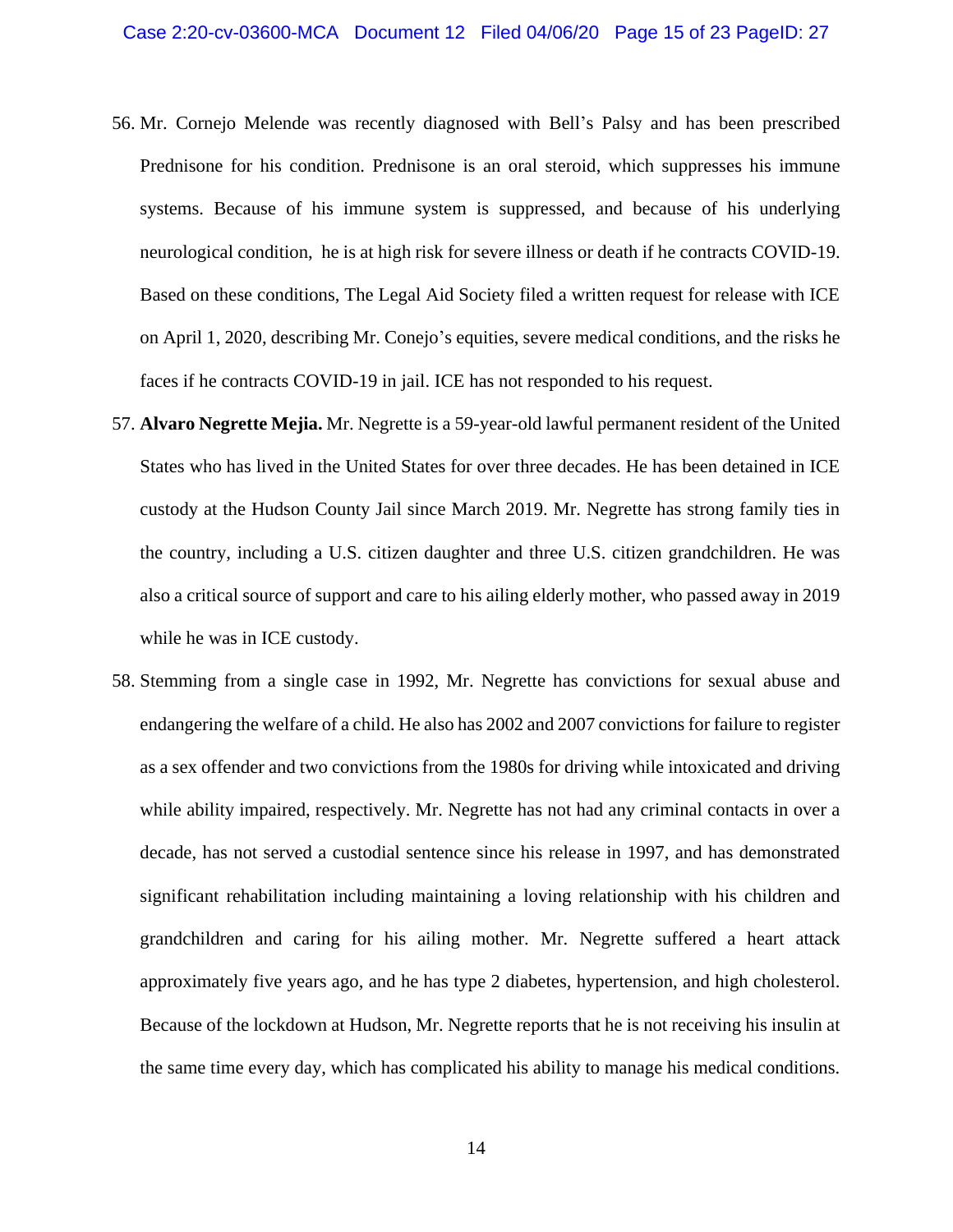59. Because of his medical conditions, Mr. Negrette is at high risk for severe illness or death if he contracts COVID-19. Based on these conditions, The Legal Aid Society filed a written request for release with ICE on March 23, 2020, describing Mr. Negrette's equities, severe medical conditions, and the risks he faces if he contracts COVID-19 in jail. ICE has not responded to his request.

#### **ICE was on Notice of the Risks of COVID-19 to Medically Vulnerable Detainees.**

- 60. Because each of the individual plaintiffs in this case brought their medical conditions to ICE's attention, the Defendants had actual knowledge of their high-risk of harm from contracting COVID-19.
- 61. Defendants have also long been on notice of the risk that COVID-19 poses generally to persons with certain underlying medical conditions. Indeed, medical experts who contracted with the DHS Office of Civil Rights and Civil Liberties raised concerns to the Department in February and March  $2020<sup>1</sup>$  On March 19, 2020, they brought their concerns to the House and Senate Committees on Homeland Security. Allen & Rich Letter at 2. They explained that in order to save both the lives of detainees and in the community at large, "minimally, DHS should consider releasing all detainees in high risk medical groups[.]" *Id*. at 5-6.
- 62. John Sandweg, a former acting director of ICE, has written publicly about the need to release nonviolent detainees because ICE detention centers "are extremely susceptible to outbreaks of

 $\overline{a}$ 

<sup>1</sup> *See* March 19, 2020 letter from Scott A. Allen, MD, FACP and Josiah Rich, MD, MPH to House and Senate Committees on Homeland Security, *available at* [https://whistleblower.org/wp](https://whistleblower.org/wp-content/uploads/2020/03/Drs.-Allen-and-Rich-3.20.2020-Letter-to-Congress.pdf)[content/uploads/2020/03/Drs.-Allen-and-Rich-3.20.2020-Letter-to-Congress.pdf](https://whistleblower.org/wp-content/uploads/2020/03/Drs.-Allen-and-Rich-3.20.2020-Letter-to-Congress.pdf) [Hereinafter "Allen & Rich Letter"].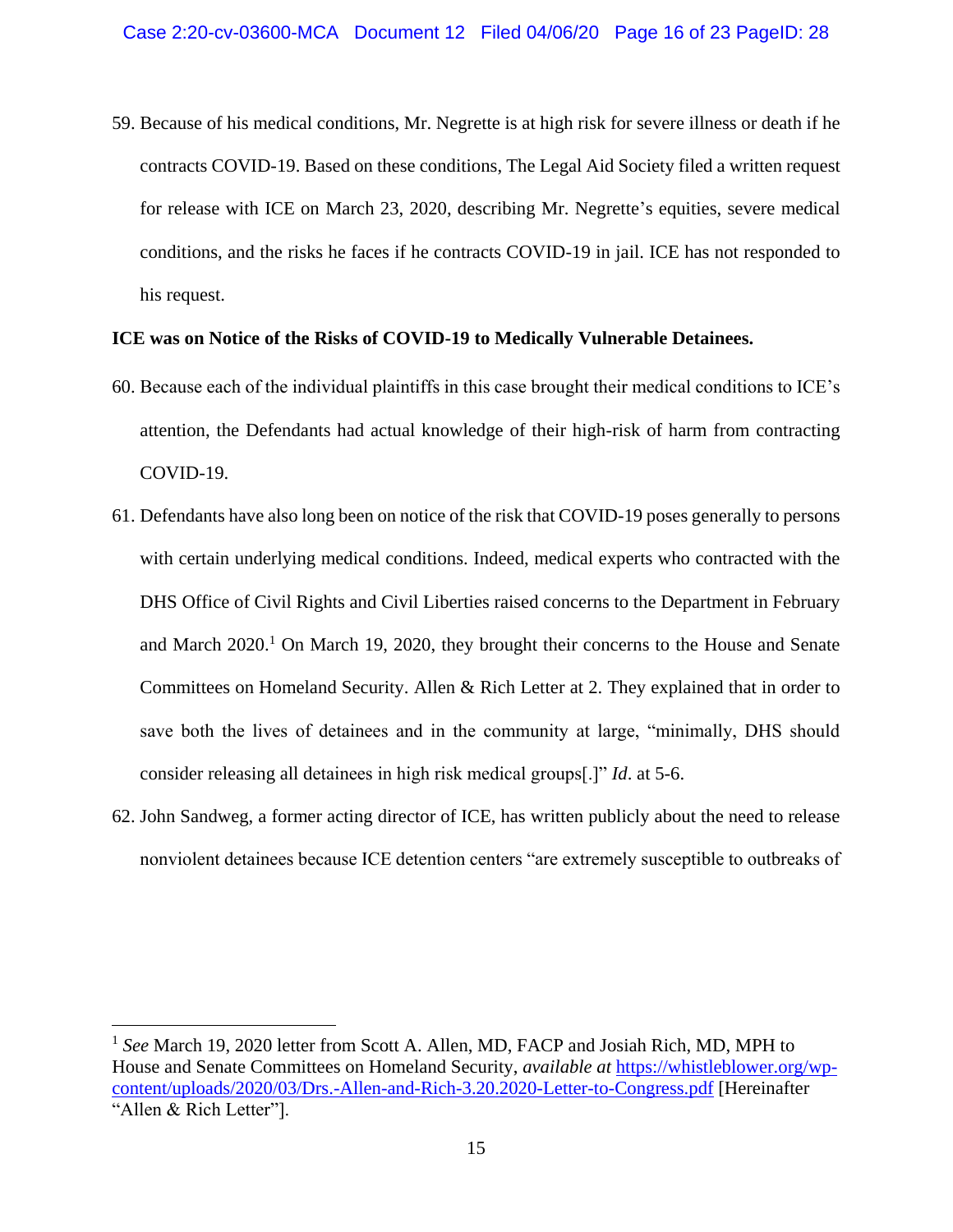infectious diseases" and "preventing the virus from being introduced into these facilities is impossible."<sup>2</sup>

63. Moreover, advocates put Defendants on notice of the risks posed to individuals in New Jersey on March 20, 2020.

## **No Other Forum, Including ICE and Immigration Courts, Can Provide Meaningful Relief to Abate the Harm to Plaintiffs.**

- 64. ICE has the authority to release individuals like Plaintiffs, whose detention is governed by the discretionary detention statute, 8 U.S.C. § 1226(a). Despite the exigent circumstances, ICE continues to improperly deny release or bond to plaintiffs, whose equities and minimal or temporally-distant criminal histories demonstrate that they are neither dangers to the community nor risks of flight.
- 65. ICE has a range of highly effective tools at its disposal to ensure that individuals report for court hearings and other appointments, including conditions of supervision while released. For example, ICE's conditional supervision program, called Intensive Supervision Appearance Program ("ISAP"), relies on the use of electronic ankle monitors, biometric voice recognition software, unannounced home visits, employer verification, and in-person reporting to supervise participants. A government-contracted evaluation of this program reported a 99% attendance rate at all immigration court hearings and a 95% attendance rate at final hearings.
- 66. Counsel for Plaintiffs, The Legal Aid Society ("LAS") and The Bronx Defenders ("BXD"), routinely liaise with ICE officials and with counterparts at the U.S. Attorney's Office to secure the release of clients with severe medical conditions or other compelling circumstances on

 $\overline{a}$ 

<sup>2</sup> *See* John Sandweg, "I Used to Run ICE. We Need to Release the Nonviolent Detainees." *The Atlantic* (March 22, 2020), https://www.theatlantic.com/ideas/archive/2020/03/release-icedetainees/608536/ (Ex. T to Haas Decl.).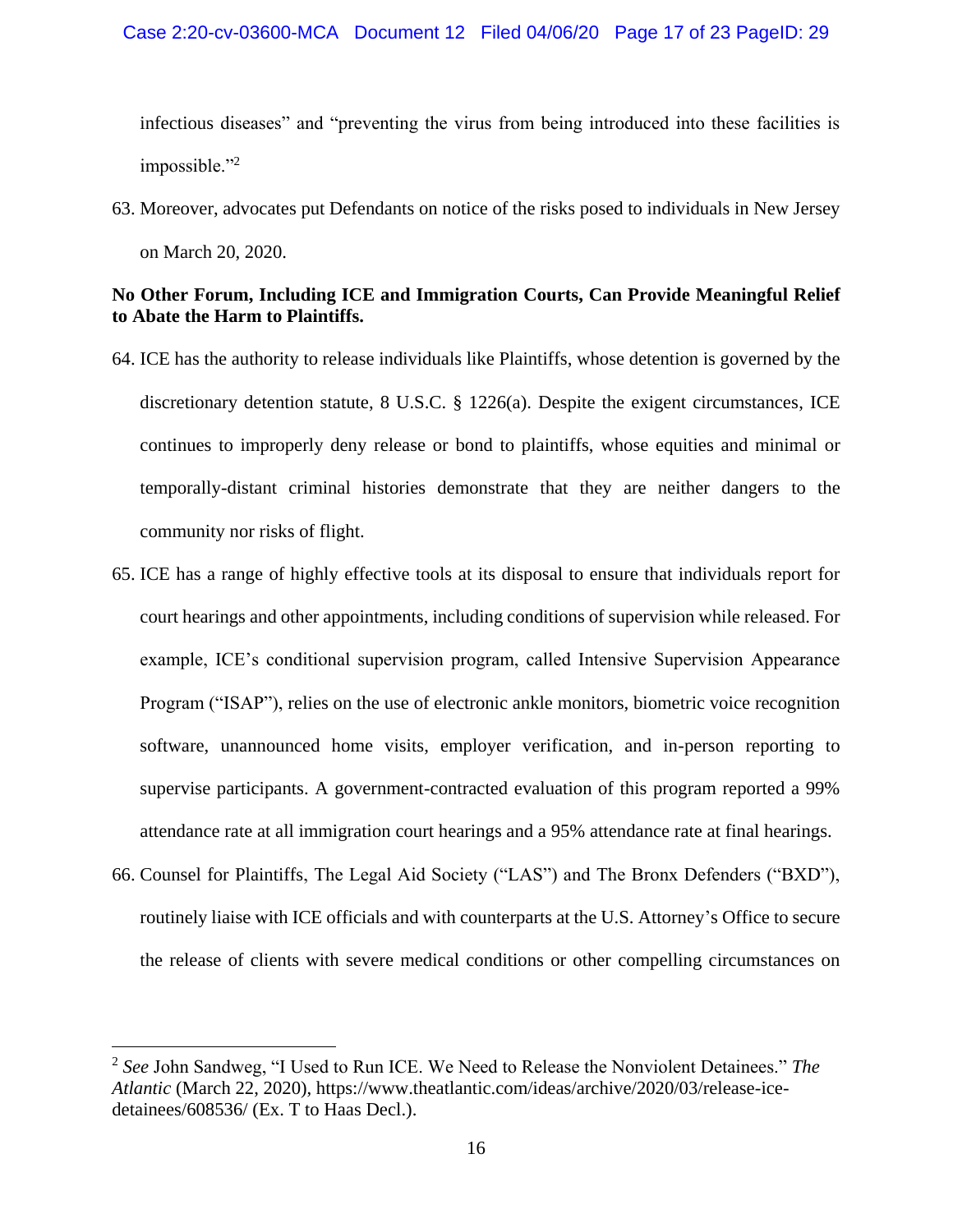conditions or reasonable bond. Consistent with this practice, both LAS and BXD reached out to the government to identify high-risk clients, including Plaintiffs.

- 67. Under normal circumstances, individuals like Plaintiffs would be able to seek either initial or changed-circumstances bond hearings in the immigration courts. At such hearings, agency precedent requires the individuals to bear the burden of proving they are not a danger nor a flight risk in order to win release on bond.
- 68. Under this system, each of these Plaintiffs is detained, at high risk of severe illness or death, without the government ever having had to justify the need for their detention to any neutral adjudicator. And without this Court's intervention, the government will never have to make any showing to justify its detention decisions.
- 69. Making matters worse, the COVID-19 pandemic has caused the Varick Immigration Court, in New York City, where the Plaintiffs' removal proceedings are venued, to no longer provide an effective forum for them to vindicate their right to have their custody reviewed. This is true for a number of reasons: detainees can no longer consistently or privately communicate with their counsel; the Immigration Court is incapable of providing effective and adequate mechanisms for remote appearances by attorneys; detainees, their family members, and counsel can no longer collect the required evidence and documentation to meet their burden of proof in bond hearings given the closure of most public and private institutions and restrictions on movement; and finally, because it has become increasingly difficult to post bond even should an immigration judge set bond due to several bond office closures.
- 70. First, both facilities at which Plaintiffs are detained ended contact visits for legal visitation due to COVID-19. However, because there is no other effective, reliable, and confidential manner

17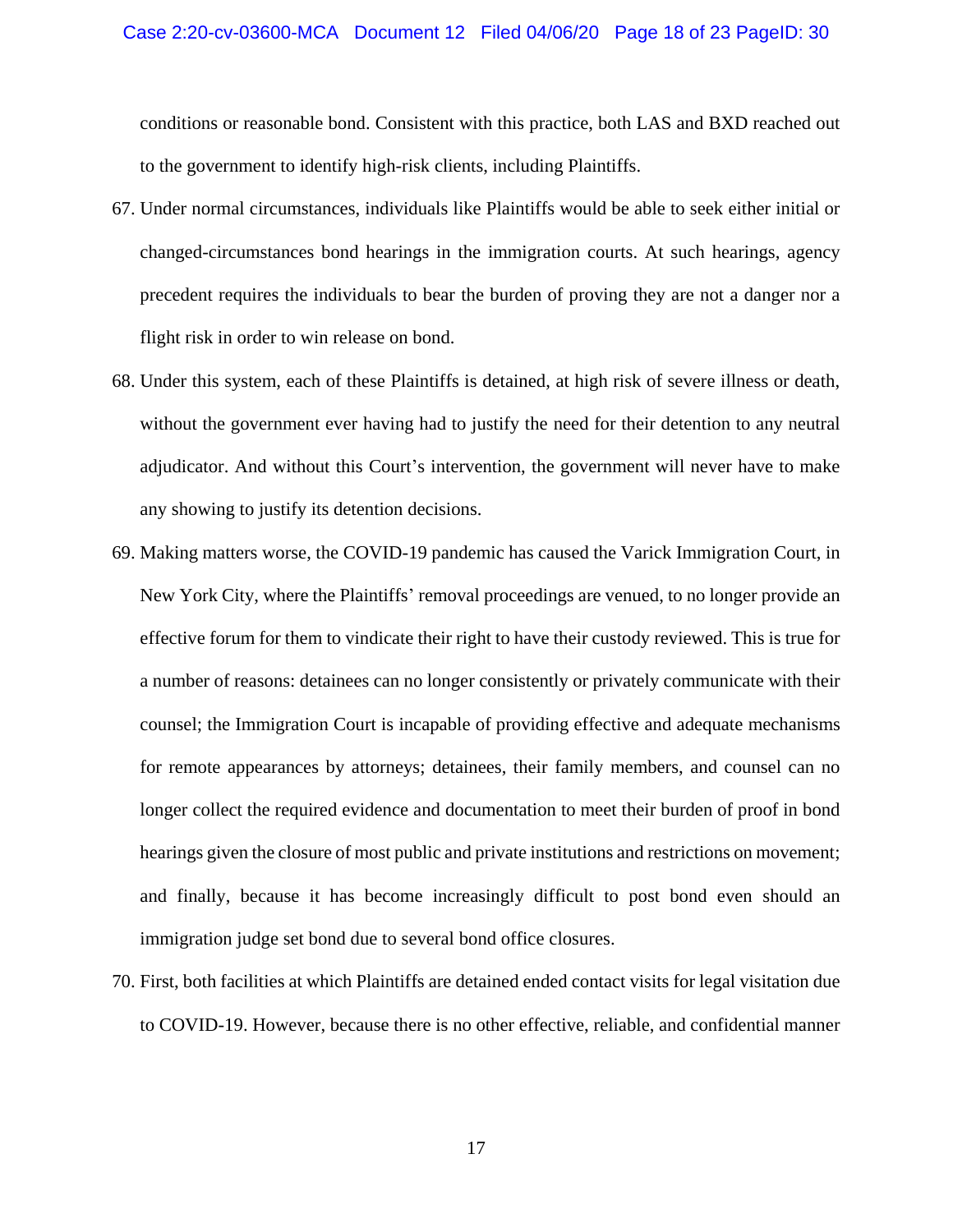#### Case 2:20-cv-03600-MCA Document 12 Filed 04/06/20 Page 19 of 23 PageID: 31

to communicate with clients, the end of contact visits has rendered it prohibitively difficult to have the in-depth private conversations required for representation in bond or other matters.

- 71. While Hudson County Correctional Facility has video teleconference systems that attorneys can use to speak to detainees, the system is plagued by technological problems including poor quality of video and audio, frequent malfunctions, and a lack of privacy at the jail. Since the onset of the pandemic, attorneys have been forced to use the video systems with much greater frequency, but the systems have not expanded capacity. As a result, scheduled appointments have been canceled, no additional time slots have been made available, and audio and video quality has deteriorated further. As such, this method of communicating with plaintiffs is inadequate.
- 72. Bergen County Jail lacks remotely-accessible video teleconference systems. The ability of attorneys to request legal phone calls with their clients that are free, confidential, or easily accessible has fluctuated in the past three weeks, with some calls being completed successfully while other requests for phone calls going unanswered.
- 73. Second, the Varick Immigration Court has not formulated policies or implemented mechanisms that allow attorneys to adequately represent their clients in the context of this public health crisis. Normally, attorneys appear in person from court, even as their clients appear either by video teleconference or in person. Now, however, as officials at every level of government have issued instructions to avoid contact and stay at home to the greatest extent possible, attorneys are frequently seeking to appear by telephone and find effective mechanisms of service of documents to the Immigration Court.
- 74. A number of attorneys have filed urgent requests for bond hearings to be scheduled on behalf of their clients in the past three weeks but many have been unable to obtain responses from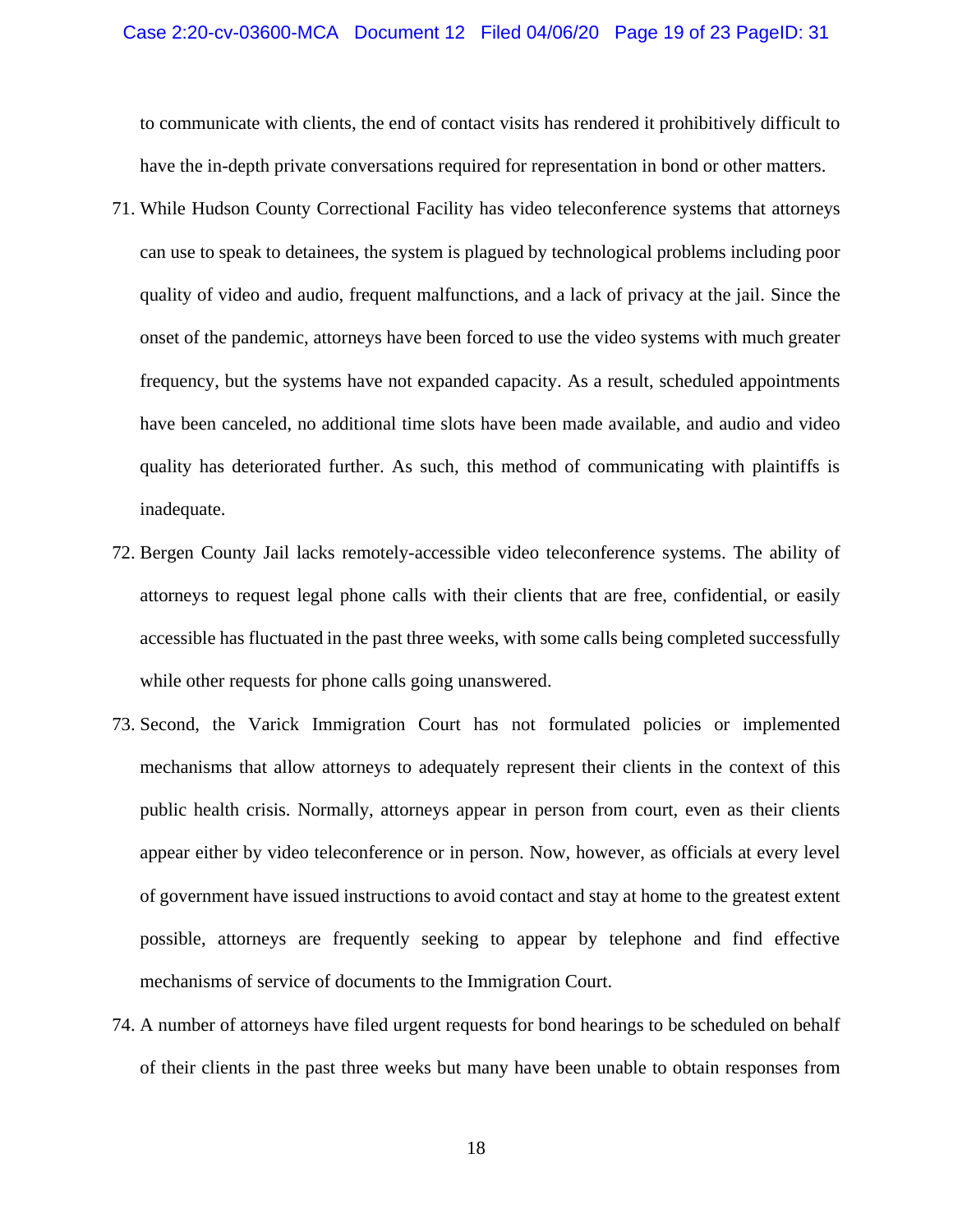#### Case 2:20-cv-03600-MCA Document 12 Filed 04/06/20 Page 20 of 23 PageID: 32

court staff, or been scheduled for hearings within weeks or longer instead of within days as requested.

- 75. On Monday, March 23, 2020, the Department of Justice announced that the Varick Immigration Court would be closed the following day after a court staffer was confirmed positive for COVID-19. On the same day, the National Association of Immigration Judges said that a judge at Varick had been diagnosed with pneumonia and was tested for COVID-19.
- 76. On Thursday, March 26, the Varick Immigration Court announced a new policy that is likely to significantly worsen existing problems. In an email to several legal service providers, a court administrator announced that until April 10, all Varick Immigration Court cases will be heard by judges located at the Fort Worth Immigration Adjudication Center in Fort Worth, Texas.
- 77. This change causes many concerns including the ability of attorneys to timely receive and review evidence filed by the government and the likelihood of evidence filed on behalf of detainees timely reaching the center in Fort Worth.
- 78. On Friday, March 27, the first day that the Fort Worth judges were supposed to preside over Varick Immigration Court cases, several attorneys who were scheduled to go forward that day were never called by the Court. On Monday, March 30, the second day, some attorneys were called for their clients' hearings but cases could not practically move forward due to issues with the receipt and submission of evidence. Attorneys also reported problems hearing everything happening in the courtroom during hearings given the multiple connections involved. And judges from other parts of the country are reportedly hearing Varick Immigration Court cases this coming week.
- 79. Third, due to widespread closure of government offices and private businesses, and the directives for individuals to stay at home to the greatest extent possible, it has become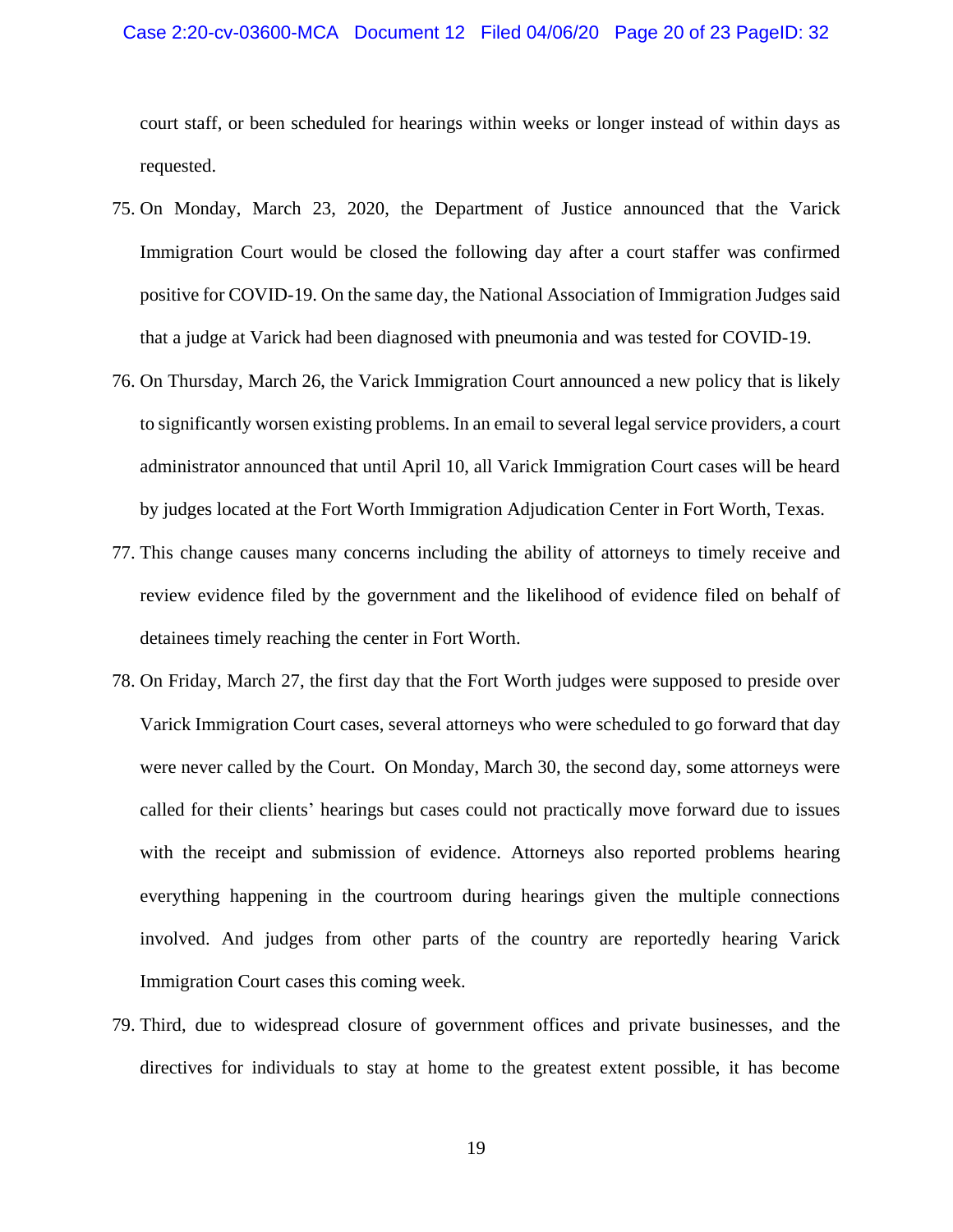prohibitively difficult for detainees to meet their burden of proof in bond hearings. Courts in New York recently closed except for non-essential functions, and have stopped producing certificates of disposition or copies of court files in a timely manner in response to records requests. However, immigration judges routinely draw adverse inferences and deny bond when individuals fail to produce documentary evidence, such as criminal court documents, police reports, hospital and school records, to support their applications for bond. Making such a showing is nearly impossible under the present circumstances.

80. Finally, the only facility in New York City where immigration bonds can be posted has been closed for several days, requiring people to travel to the bond office in Newark, New Jersey.

### **CAUSES OF ACTION**

### **FIRST CLAIM Violation of the Right to Substantive Due Process**

- 81. Defendants' conduct violates Plaintiffs' right to substantive due process under the Fifth Amendment of the United States Constitution.
- 82. Defendants' conduct violates Plaintiffs' right to procedural due process under the Fourteenth Amendment of the United States Constitution.

## **SECOND CLAIM Violation of the Right to Procedural Due Process**

- 83. Defendants' conduct violations Plaintiffs' right to procedural due process under the Fifth Amendment of the United States Constitution.
- 84. Defendants' conduct violates Plaintiffs' right to procedural due process under the Fourteenth Amendment of the United States Constitution.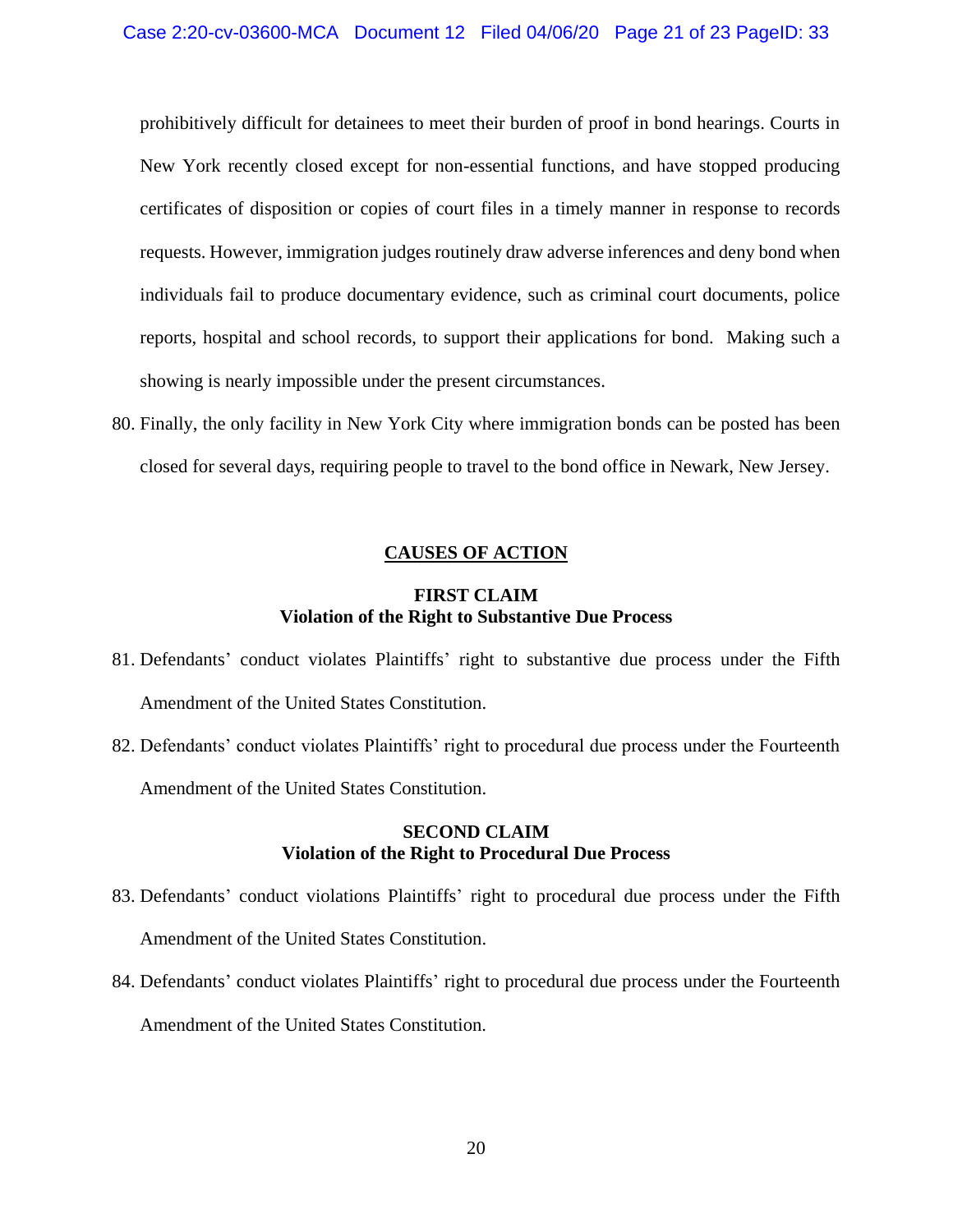#### **PRAYER FOR RELIEF**

WHEREFORE, Plaintiffs prays that this Court grant the following relief:

- 1) Assume jurisdiction over this matter;
- 2) Issue a Writ of Habeas Corpus on the ground that Plaintiffs' continued detention violates the Due Process Clause, and order Plaintiffs' immediate release, with appropriate conditions as necessary;
- 3) In the alternative, issue injunctive relief ordering Defendants to immediately release Plaintiffs, with appropriate conditions as necessary, on the grounds that their continued detention violates Plaintiffs' due process rights;
- 4) In the alternative, issue an order requiring Defendants to provide Plaintiffs with constitutionally adequate, individualized hearings within 48 hours at which the Department of Homeland Security bears the burden of establishing by clear and convincing evidence that continued detention is justified in light of the grave risks to Plaintiffs' health and wellbeing in ICE custody, at which Plaintiff's vulnerability to COVID-19 is weighed as a factor favoring release; and at which the detainee's ability to pay and alternative conditions of release are considered; or to immediately release Plaintiffs if such a bond hearing does not occur as specified;
- 5) Issue a declaration that Defendants' continued detention of Plaintiffs, who are at increased risk for severe illness from COVID-19, violates the Due Process Clause;
- 6) Award reasonable attorneys' fees and costs for this action;
- 7) Grant any other and further relief that this Court deems just and proper.

Dated: April 6, 2020 New York, NY

Respectfully submitted,

21